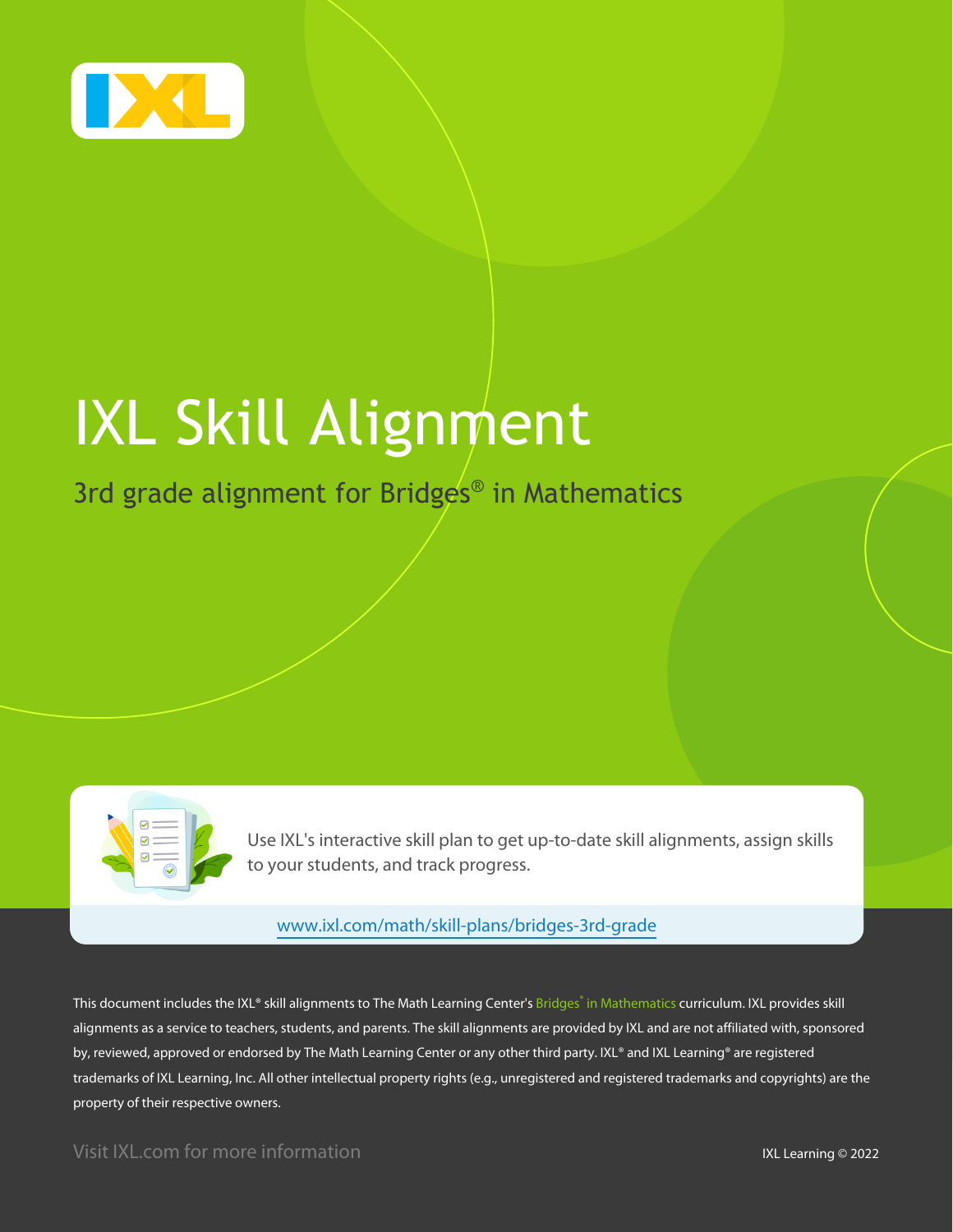### Addition & Subtraction Patterns

#### **Module 1: Community Building & Addition Facts to Twenty**

| <b>Textbook section</b>                                             | <b>IXL skills</b>                                                      |
|---------------------------------------------------------------------|------------------------------------------------------------------------|
| <b>Session 1: Making People Glyphs</b>                              |                                                                        |
| <b>Session 2:</b> Sorting & Classifying People Glyphs               | 1. Read bar graphs NL8                                                 |
| <b>Session 3: Unit 1 Pre-Assessment &amp; Number Rack</b><br>Review | 1. Write addition sentences to describe pictures -<br>sums to $20$ 4H9 |
|                                                                     | Also consider<br>• Addition with pictures - sums to 20 RQJ             |
| <b>Session 4:</b> The Addition Table, Part 1                        | 1. Add doubles NLQ                                                     |
|                                                                     | 2. Add using doubles plus or minus one WGD                             |
|                                                                     | 3. Complete the addition sentence - make ten XBU                       |
| <b>Session 5:</b> The Addition Table, Part 2                        | 1. Add one-digit numbers LFA                                           |
|                                                                     | 2. Complete the addition sentence - sums to<br><b>20 TGL</b>           |
|                                                                     | 3. Ways to make a number with addition - sums to<br>20 9LM             |

#### **Module 2: Subtraction Facts to Twenty**

| <b>Textbook section</b>                         | <b>IXL skills</b>                                                                                  |
|-------------------------------------------------|----------------------------------------------------------------------------------------------------|
| <b>Session 1:</b> The Subtraction Table, Part 1 | 1. Subtract zero/all 2ET<br>2. Subtract a one-digit number from a two-digit<br>number up to 18 C55 |
|                                                 | Also consider<br>• Subtraction with pictures XPY                                                   |
| <b>Session 2:</b> The Subtraction Table, Part 2 | 1. Subtract doubles 4W8                                                                            |
|                                                 | 2. Subtract a two-digit number from a two-digit<br>number up to 18 2K9                             |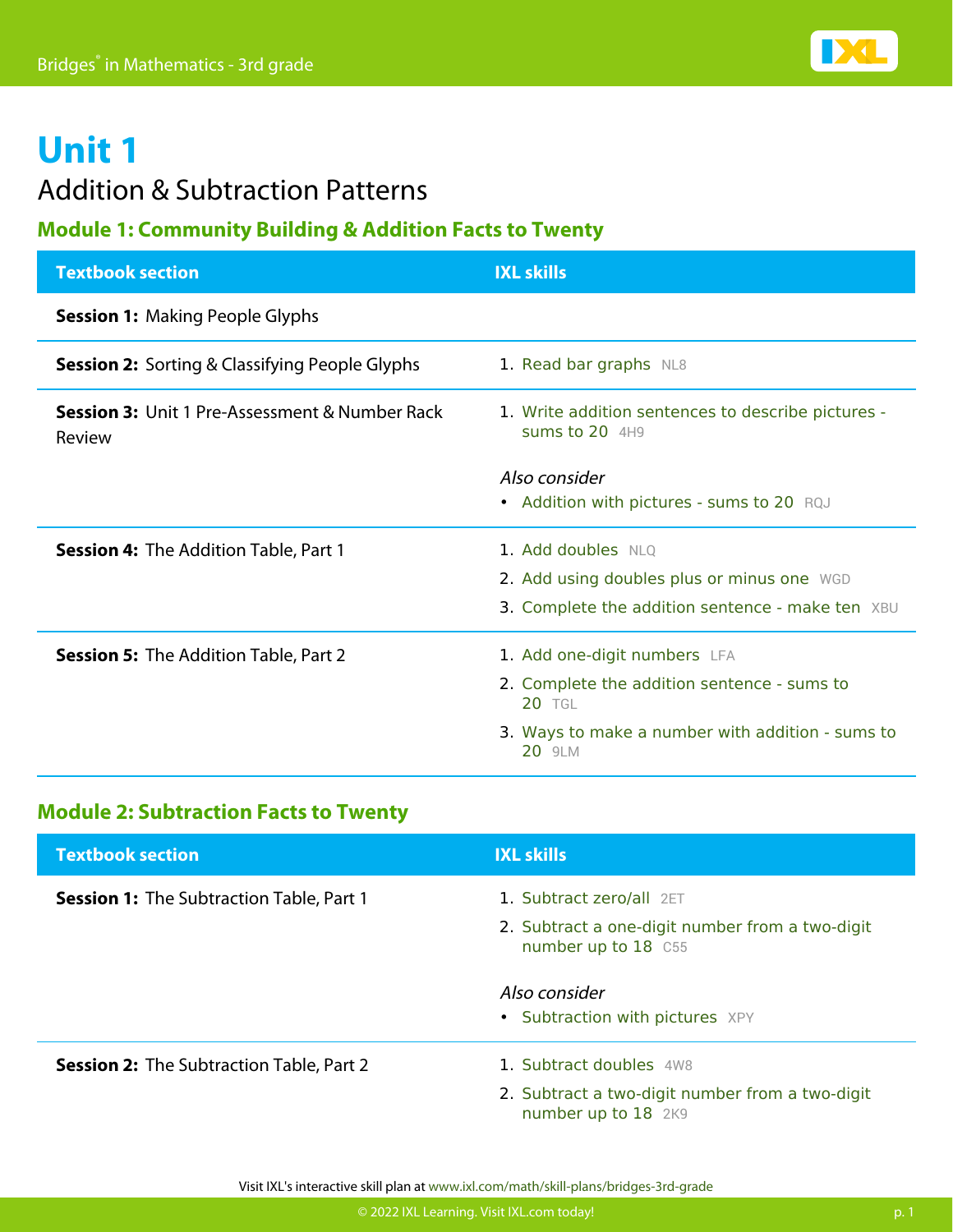|                                                                  | Also consider<br>• Fact families UVG                                                      |
|------------------------------------------------------------------|-------------------------------------------------------------------------------------------|
| <b>Session 3: Addition &amp; Subtraction Checkpoint</b>          | 1. Ways to subtract - up to 10 39R                                                        |
|                                                                  | 2. Add and subtract numbers up to 20 M8Q                                                  |
|                                                                  | 3. Addition and subtraction word problems - up to<br>20 A <sub>5E</sub>                   |
|                                                                  | Also consider<br>• Addition and subtraction sentences for word<br>problems - up to 20 7UM |
| <b>Session 4: Introducing Work Place 1D Subtraction</b><br>Bingo | 1. Complete addition and subtraction sentences -<br>up to 20 ECC                          |
|                                                                  | 2. Balance addition and subtraction equations - up<br>to $20$ $24J$                       |

### **Module 3: Double-Digit Addition**

| <b>Textbook section</b>                                 | <b>IXL skills</b>                                                                                          |
|---------------------------------------------------------|------------------------------------------------------------------------------------------------------------|
| <b>Session 1:</b> Scavenger Hunt for Lengths            | 1. Count forward and backward by tens WPJ<br>2. Measure using a centimeter ruler MPX                       |
|                                                         | Also consider<br>• Addition and subtraction - ways to make a<br>number - up to 20 LJ5                      |
| <b>Session 2: Adding Lengths</b>                        | 1. Addition sentences using number lines - sums up<br>to 20 FRD                                            |
| <b>Session 3: Adding Lengths Forum</b>                  | 1. Add three or more one-digit numbers WXS<br>2. Add three or more one-digit numbers: word<br>problems 5J3 |
| <b>Session 4:</b> Introducing Work Place 1E Carrot Grab | 1. Add multiples of 10 VPT<br>2. Use models to add two-digit numbers DJM                                   |
| <b>Session 5:</b> Strings & Strategies                  | 1. Add numbers - sums up to 100 TCS                                                                        |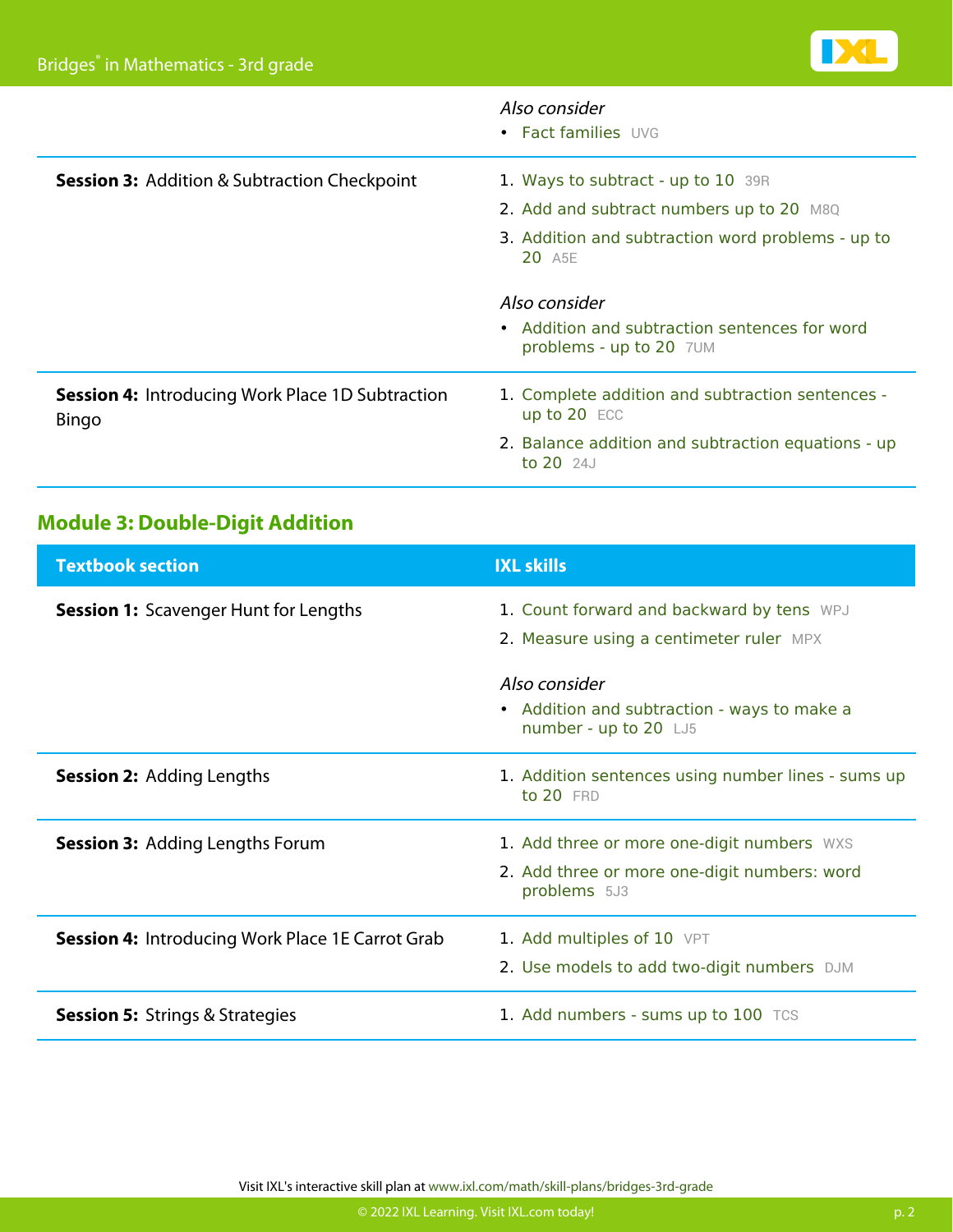

### **Module 4: Story Problems & Strategies**

| <b>Textbook section</b>                                                  | <b>IXL skills</b>                                                                                                                                    |
|--------------------------------------------------------------------------|------------------------------------------------------------------------------------------------------------------------------------------------------|
| <b>Session 1: Introducing Work Place 1F Rabbit Tracks</b>                | 1. Add multiples of 10 or 100 6TG                                                                                                                    |
|                                                                          | Also consider<br>• Place value - ones, tens, and hundreds BZC                                                                                        |
| <b>Session 2: Two-Digit Addition Story Problems</b>                      | 1. Addition word problems - up to two digits Y6C                                                                                                     |
| <b>Session 3: Two-Digit Addition Story Problems</b><br><b>Forum</b>      | 1. Add and subtract numbers up to 100 JGG<br>2. Addition and subtraction word problems - up to<br>100 V7P                                            |
| <b>Session 4: Strategies for Subtracting Two-Digit</b><br><b>Numbers</b> | 1. Subtract numbers up to two digits 9N9<br>Also consider<br>• Subtraction word problems - up to two<br>digits 8G9                                   |
| <b>Session 5: Multi-Step Subtraction Problems</b>                        | 1. Two-step addition and subtraction word<br>problems - up to 100 L96<br>Also consider<br>• Add and subtract money - up to \$1: word<br>problems T8H |
| <b>Session 6: Unit 1 Post-Assessment</b>                                 | 1. Add two-digit numbers - sums to 200 GF2                                                                                                           |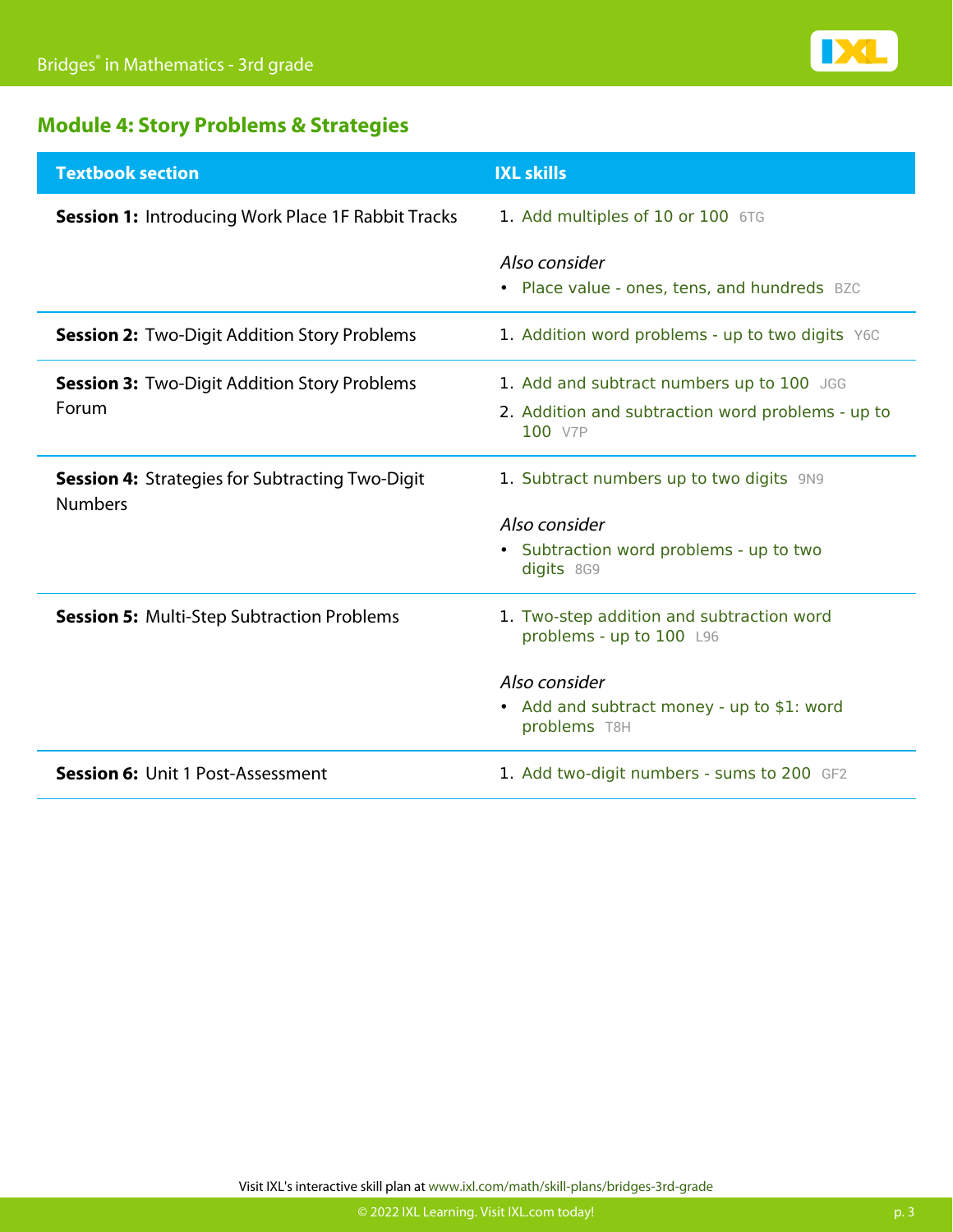### Introduction to Multiplication

### **Module 1: Multiplication in Context**

| <b>Textbook section</b>                               | <b>IXL skills</b>                                                                                                           |
|-------------------------------------------------------|-----------------------------------------------------------------------------------------------------------------------------|
| <b>Session 1: The Pet Store</b>                       | 1. Count equal groups 9K7<br>2. Write addition sentences for arrays: sums to<br>25 A87                                      |
|                                                       | Also consider<br>• Skip-counting sequences 5FD<br>• Identify repeated addition in arrays: sums to<br>25 ER2                 |
| <b>Session 2: Unit 2 Pre-Assessment</b>               | 1. Identify multiplication expressions for equal<br>groups 9AE<br>Also consider                                             |
|                                                       | • Relate addition and multiplication P74                                                                                    |
| <b>Session 3: Stamps &amp; Assessment Reflections</b> | 1. Relate addition and multiplication for equal<br>groups GGC                                                               |
| <b>Session 4: Stamps</b>                              | 1. Multiplication word problems: factors up to<br>5 HDU                                                                     |
| <b>Session 5: Seascape Problems</b>                   | 1. Write multiplication sentences for equal<br>groups V98                                                                   |
|                                                       | Also consider<br>• Write variable equations to represent word<br>problems: addition, subtraction, and<br>multiplication 5XU |
| <b>Session 6: Seascape Forum</b>                      | 1. Multiplication word problems: find the missing<br>number UAD                                                             |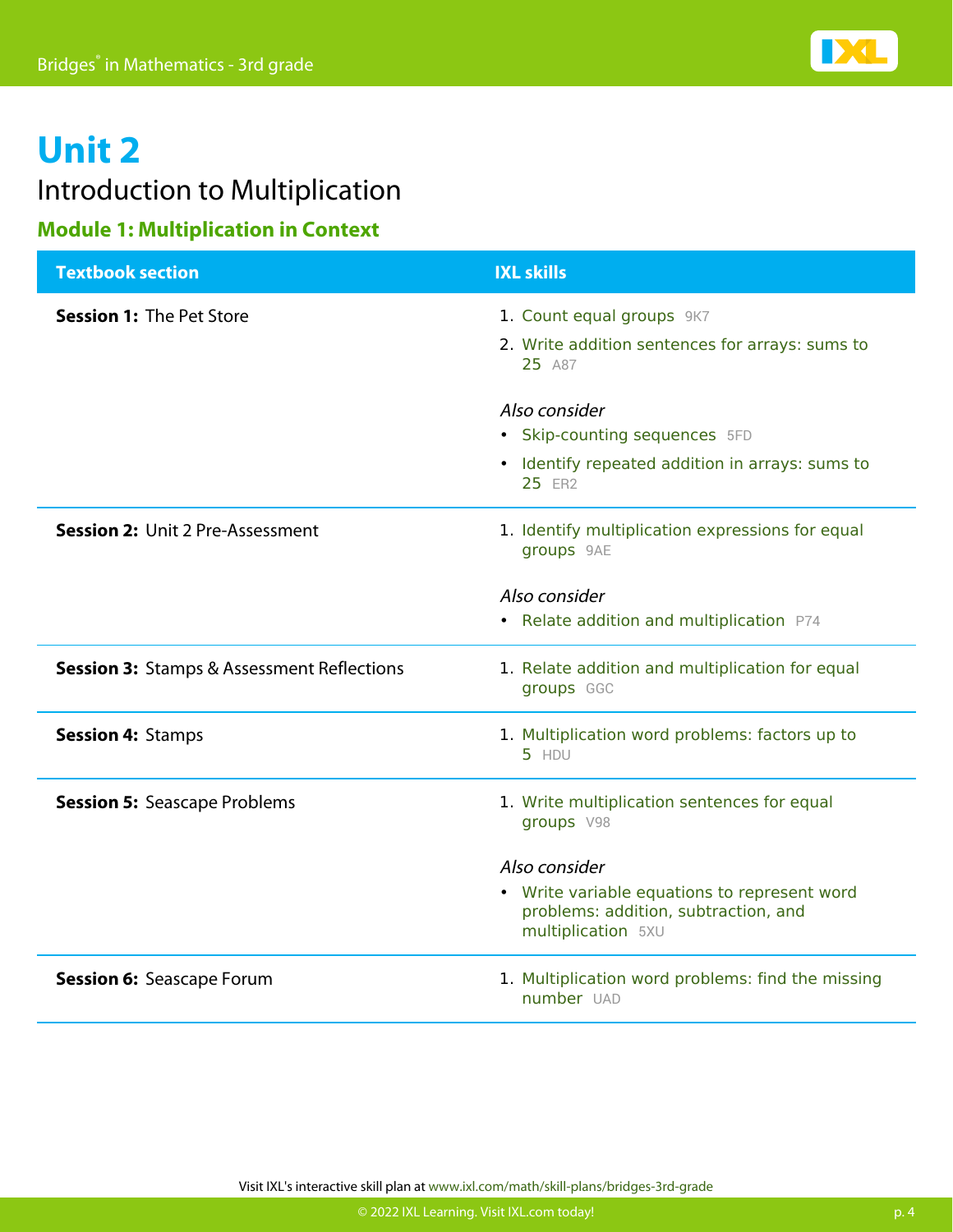

### **Module 2: Multiplying with Arrays & Number Lines**

| <b>Textbook section</b>                          | <b>IXL skills</b>                                                                              |
|--------------------------------------------------|------------------------------------------------------------------------------------------------|
| <b>Session 1: Count-Arounds</b>                  | 1. Skip-counting puzzles 78C                                                                   |
| <b>Session 2:</b> Cube Trains & Multiples Strips | 1. Compare numbers using multiplication 5JE                                                    |
|                                                  | Also consider<br>• Compare numbers using multiplication: word<br>problems Z46                  |
| <b>Session 3: Watertown's Window Washer</b>      | 1. Identify multiplication expressions for<br>arrays HZL                                       |
|                                                  | 2. Write multiplication sentences for number<br>lines NTV                                      |
| <b>Session 4: Wally Keeps Washing</b>            | 1. Multiply by 5 and 10 G48                                                                    |
|                                                  | Also consider<br>Distributive property: fill in the missing<br>$\bullet$<br>number 7UP         |
| <b>Session 5: The Watertown Post Office</b>      | 1. Write multiplication sentences for arrays 5FZ<br>2. Make arrays to model multiplication PPR |

### **Module 3: Ratio Tables & the Multiplication Table**

| <b>Textbook section</b>                                         | <b>IXL skills</b>                                                                          |
|-----------------------------------------------------------------|--------------------------------------------------------------------------------------------|
| <b>Session 1:</b> Doubling String & Pet Store Story<br>Problems | 1. Multiply by 2 94M                                                                       |
|                                                                 | Also consider<br>• Multiplication facts for 2, 3, 4, and 5: find the<br>missing factor RYN |
| <b>Session 2: Price Lists</b>                                   | 1. Multiplication input/output tables 8CM                                                  |
|                                                                 | Also consider<br>• Multiplication input/output tables: find the                            |
|                                                                 | rule D <sub>5U</sub>                                                                       |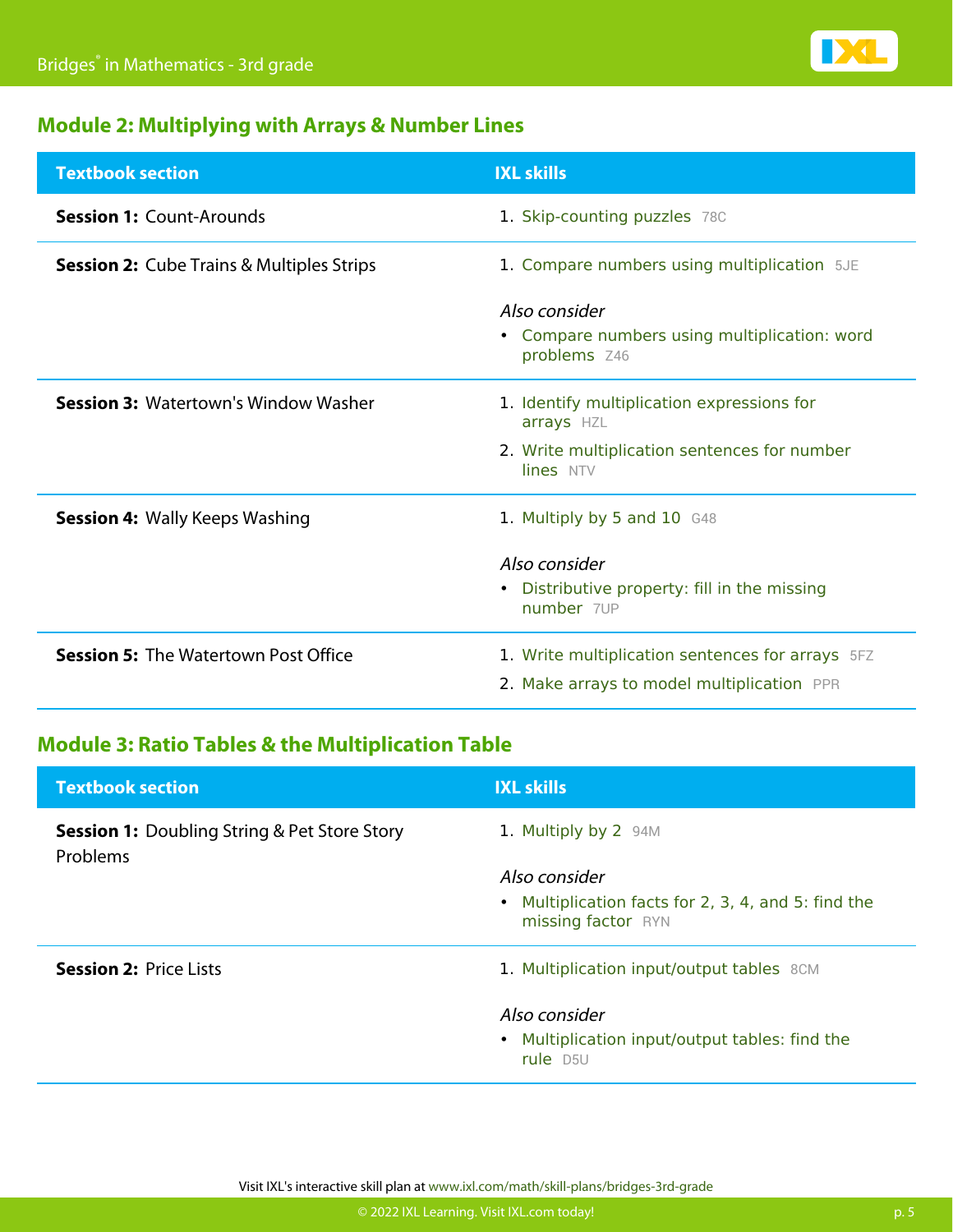| <b>Session 3: Multiplication Strategies, Part 1 of 2</b> | 1. Multiplication facts for 2, 3, 4, and 8 BHJ                                                                                                |
|----------------------------------------------------------|-----------------------------------------------------------------------------------------------------------------------------------------------|
|                                                          | Also consider<br>• Complete the addition, subtraction, or<br>multiplication sentence YWL<br>Multiplication facts up to 10: true or false? 3K8 |
| <b>Session 4: Multiplication Strategies, Part 2 of 2</b> | 1. Multiplication facts for 5, 6, 7, 9, and 10 QG9                                                                                            |
|                                                          | Also consider<br>• Addition, subtraction, and multiplication word<br>problems XN2                                                             |
| <b>Session 5: Ice Cream Survey</b>                       | 1. Create pictographs AVG<br>2. Create bar graphs RPF                                                                                         |
|                                                          | Also consider<br>• Multiplication tables up to 10 PNV<br>Multiplication facts up to 10: find the missing<br>factor FZA                        |

### **Module 4: Story Problems with Graphs & Multiple Operations**

| <b>Textbook section</b>                  | <b>IXL skills</b>                                         |
|------------------------------------------|-----------------------------------------------------------|
| <b>Session 1: Book Lovers Survey</b>     | 1. Interpret pictographs Y5D                              |
| <b>Session 2: Library Books Data</b>     | 1. Interpret bar graphs V54                               |
|                                          | Also consider<br>• Interpret line plots YXD               |
| <b>Session 3: Library Books Problems</b> | 1. Create line plots H5J                                  |
|                                          | 2. Two-step addition and subtraction word<br>problems CBA |
| <b>Session 4:</b> Unit 2 Post-Assessment | 1. Multiplication facts up to 10: sorting SUJ             |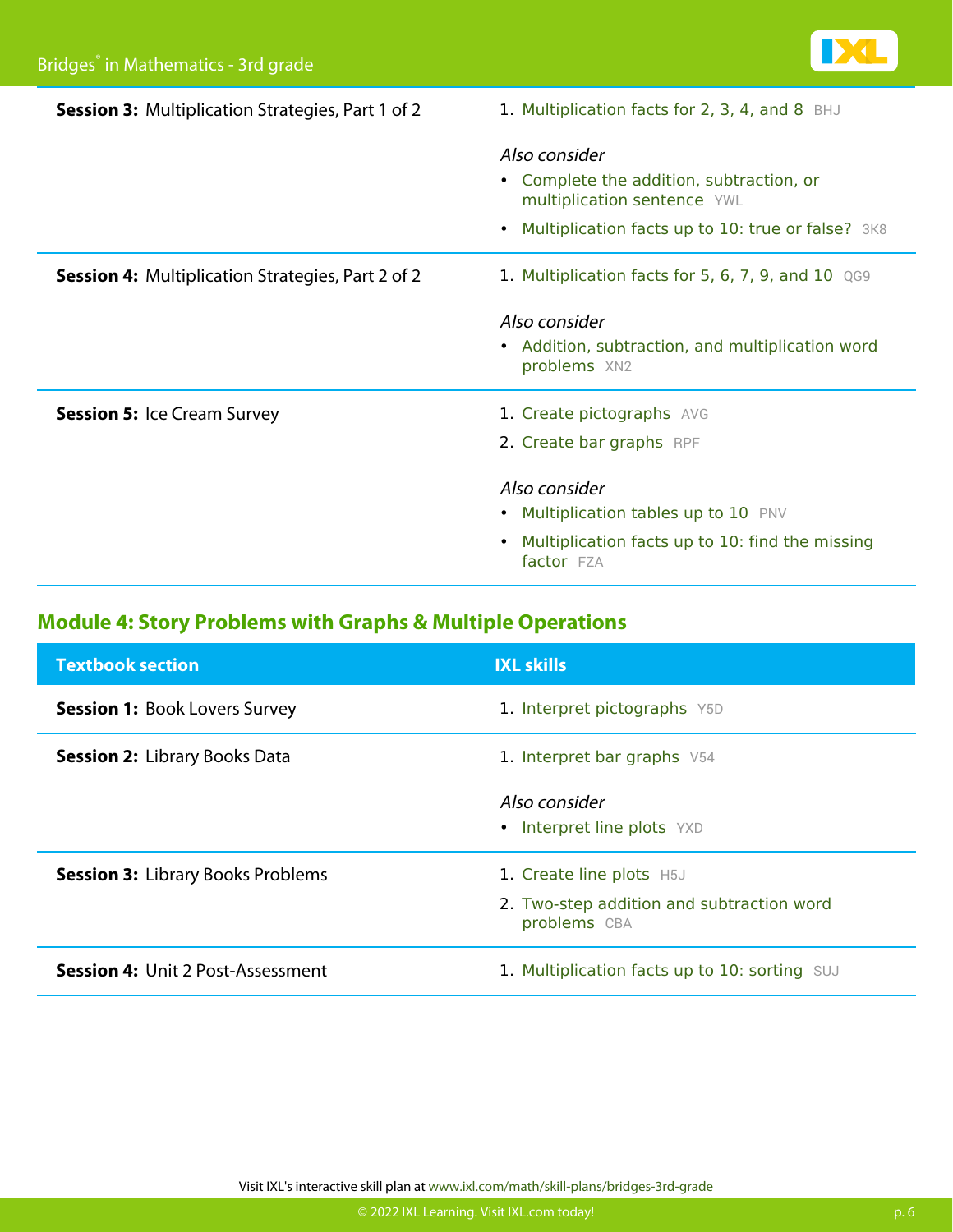### Multi-Digit Addition & Subtraction

### **Module 1: Rounding & Multi-Digit Addition**

| <b>Textbook section</b>                                        | <b>IXL skills</b>                                                    |
|----------------------------------------------------------------|----------------------------------------------------------------------|
| <b>Session 1: Unit 3 Pre-Assessment</b>                        | 1. Place value FDL                                                   |
| <b>Session 2: Rounding to the Nearest Ten</b>                  | 1. Round to the nearest ten using a number<br>line 8X3               |
|                                                                | 2. Round to the nearest ten JDN                                      |
| <b>Session 3: Round &amp; Add Tens</b>                         | 1. Estimate sums: round to tens WBC                                  |
|                                                                | Also consider                                                        |
|                                                                | • Estimate sums by rounding to the nearest ten:<br>word problems QM2 |
| <b>Session 4: Rounding to the Nearest Hundred</b>              | 1. Round using a number line: nearest ten or<br>hundred 6ST          |
|                                                                | 2. Round to the nearest hundred BWN                                  |
|                                                                | 3. Add multiples of 100 5JG                                          |
| <b>Session 5: Three-Digit Addition Story Problems</b>          | 1. Add two numbers up to three digits: word<br>problems QU2          |
| <b>Session 6: Three-Digit Addition Story Problems</b><br>Forum | 1. Write the addition sentence - up to three<br>digits 2ZC           |
|                                                                | Also consider                                                        |
|                                                                | • Add using properties KYA                                           |

### **Module 2: Multi-Digit Subtraction**

| <b>Textbook section</b>                                  | <b>IXL skills</b>                                       |
|----------------------------------------------------------|---------------------------------------------------------|
| <b>Session 1:</b> Three-Digit Subtraction Story Problems | 1. Subtract multiples of 10 or 100 PF2                  |
|                                                          | Also consider<br>• Rounding: nearest ten or hundred Q65 |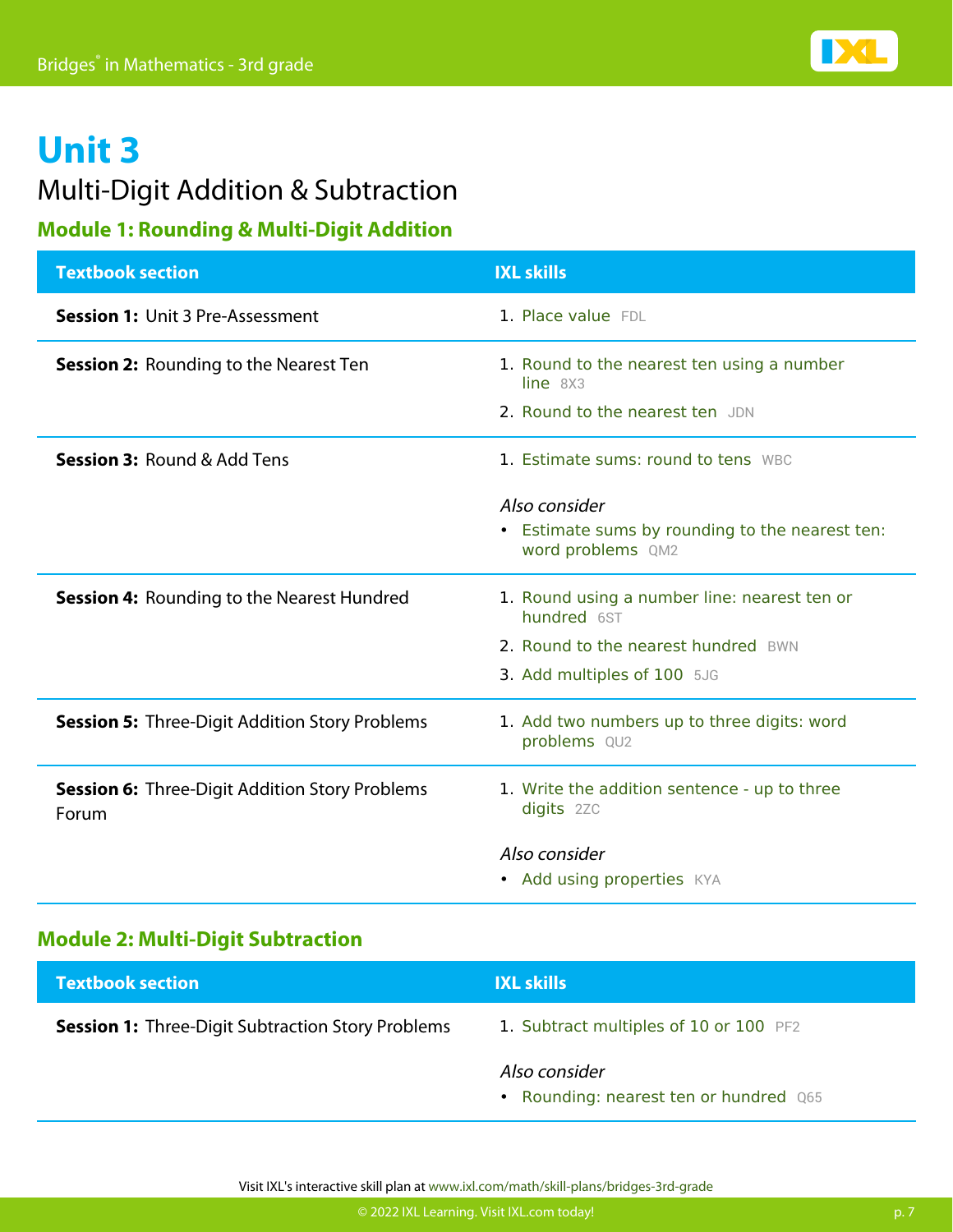

| <b>Session 2: Constant Difference</b>             | 1. Use compensation to subtract: up to three<br>digits WPW             |
|---------------------------------------------------|------------------------------------------------------------------------|
|                                                   | 2. Subtract three-digit numbers: without<br>regrouping NVN             |
|                                                   | Also consider<br>• Related subtraction facts $MK2$                     |
| <b>Session 3: Which Makes the Most Sense?</b>     | 1. Estimate differences: up to three digits 42M                        |
| <b>Session 4: Charting Subtraction Strategies</b> | 1. Estimate differences: word problems up to three<br>digits Q88       |
| <b>Session 5: Subtraction Strategies Forum</b>    | 1. Solve for the variable: addition and subtraction<br><b>only</b> BQT |

### **Module 3: Estimating to Add & Subtract**

| <b>Textbook section</b>                                 | <b>IXL skills</b>                                                                         |
|---------------------------------------------------------|-------------------------------------------------------------------------------------------|
| <b>Session 1: Round &amp; Add Hundreds</b>              | 1. Estimate sums: round to hundreds H7F                                                   |
|                                                         | Also consider<br>• Estimate sums by rounding to the nearest<br>hundred: word problems EYT |
| <b>Session 2:</b> Sketching & Writing Expanded Notation | 1. Place value models up to thousands DDS                                                 |
|                                                         | 2. Convert between standard and expanded form:<br>up to thousands TU2                     |
| <b>Session 3: About How Far?</b>                        | 1. Round using a number line P8E                                                          |
|                                                         | 2. Round to the nearest ten, hundred, or<br>thousand HNU                                  |
| <b>Session 4: Solving Travel Miles Problems</b>         | 1. Estimate sums and differences: word<br>problems BU8                                    |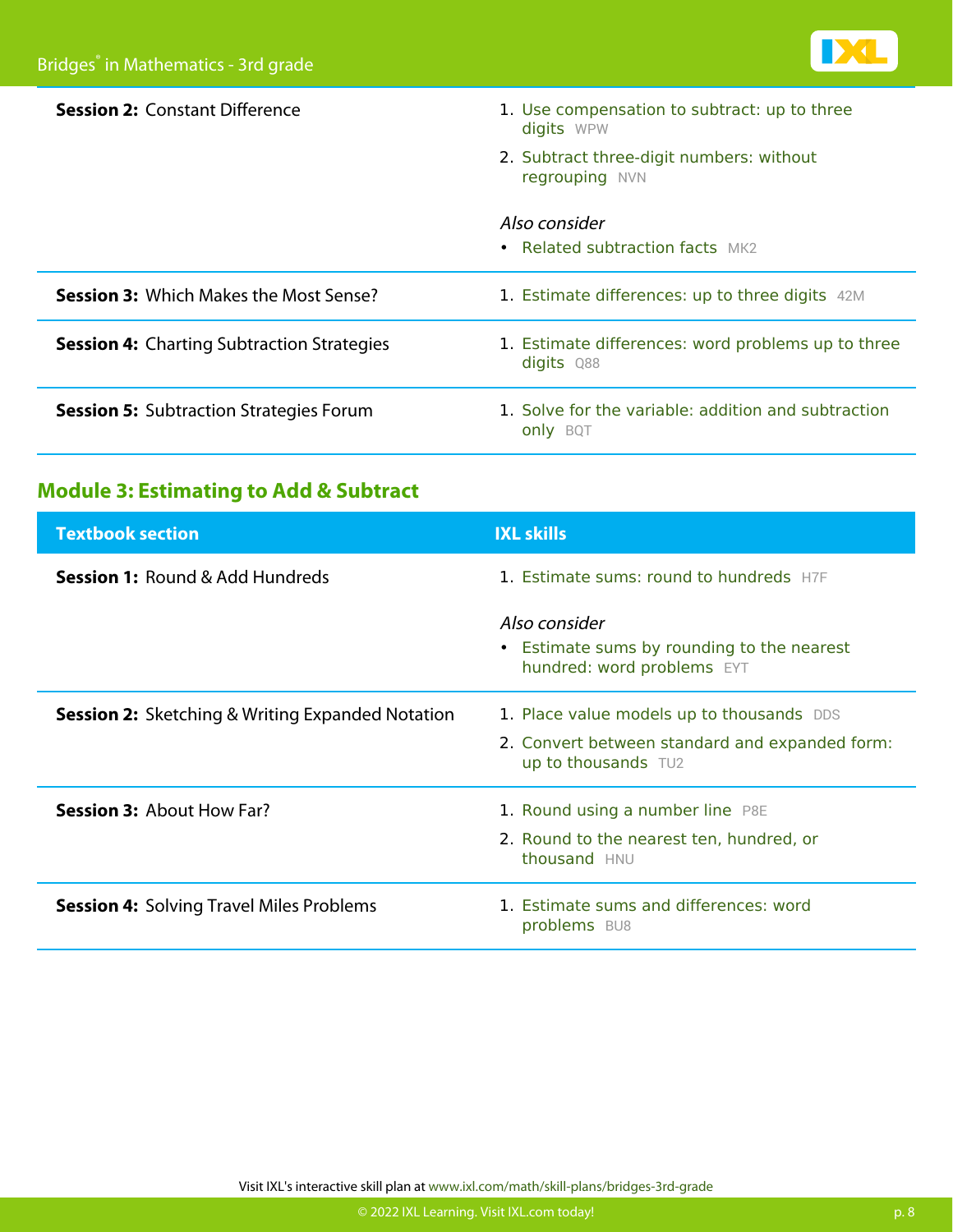

### **Module 4: Exploring the Algorithms for Addition & Subtraction**

| <b>Textbook section</b>                                   | <b>IXL skills</b>                                                   |
|-----------------------------------------------------------|---------------------------------------------------------------------|
| <b>Session 1:</b> Exploring the Algorithm for Addition    | 1. Use models to add three-digit numbers: without<br>regrouping ZBB |
|                                                           | 2. Use models to add three-digit numbers: with<br>regrouping NWW    |
| <b>Session 2: Think Before You Add</b>                    | 1. Add two numbers up to three digits E83                           |
| <b>Session 3:</b> Exploring the Algorithm for Subtraction | 1. Subtract numbers up to three digits EHT                          |
| <b>Session 4: Think Before You Subtract</b>               | 1. Subtract numbers up to three digits: word<br>problems K88        |
|                                                           | 2. Subtract across zeros 93U                                        |
|                                                           | Also consider                                                       |
|                                                           | • Balance subtraction equations: up to three<br>digits 8VK          |
| <b>Session 5: Unit 3 Post-Assessment</b>                  | 1. Choose numbers with a particular sum or<br>difference 8UZ        |
|                                                           | 2. Complete the addition or subtraction<br>sentence PRH             |
|                                                           | 3. Addition and subtraction word problems XSH                       |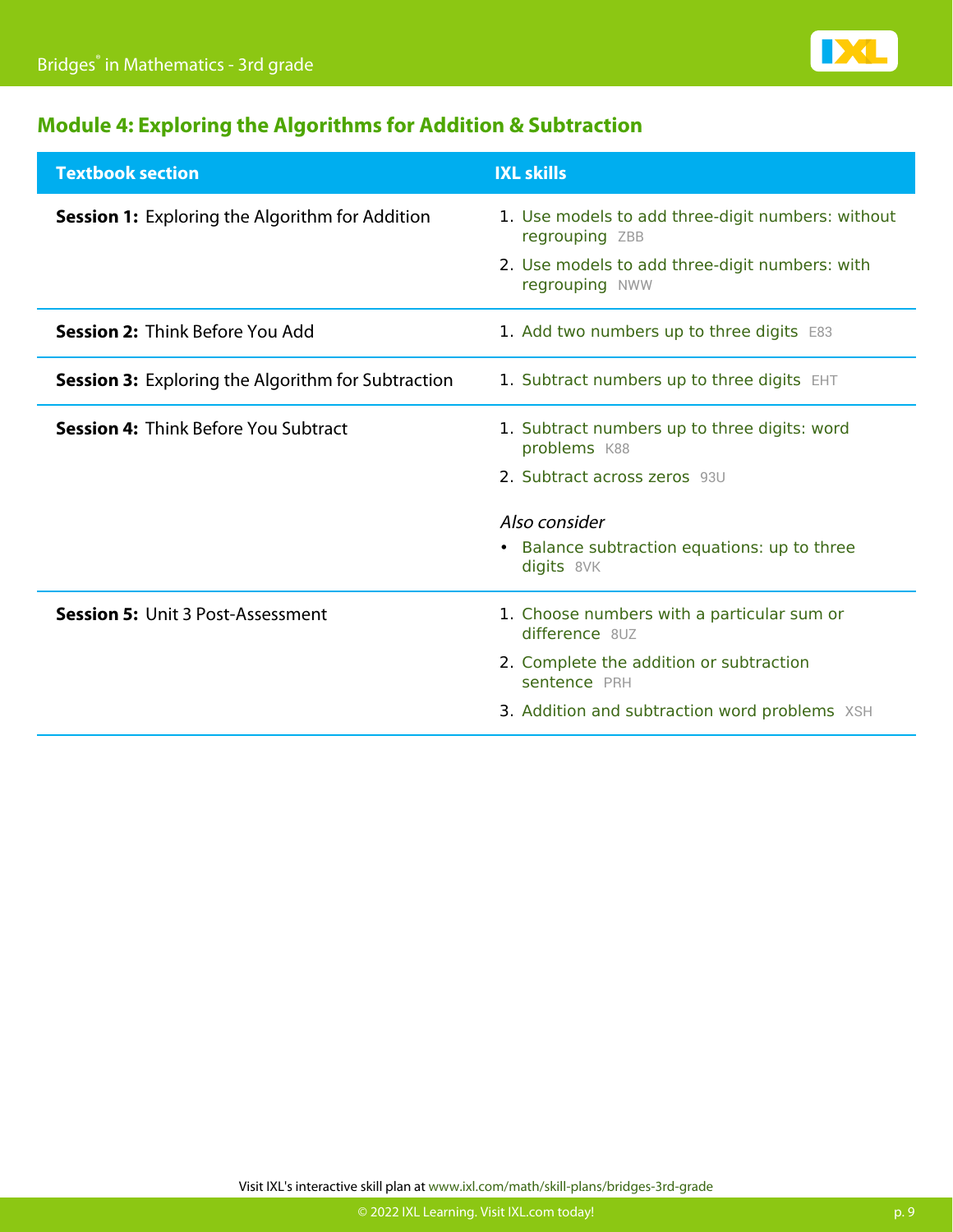

### Measurement & Fractions

### **Module 1: Measuring Time & Mass**

| <b>Textbook section</b>                                | <b>IXL skills</b>                                                                                                                     |
|--------------------------------------------------------|---------------------------------------------------------------------------------------------------------------------------------------|
| <b>Session 1: Unit 4 Pre-Assessment</b>                | 1. Match clocks and times: half hours and hours<br>only G9U                                                                           |
| <b>Session 2: Telling Time</b>                         | 1. Match clocks and times LPT<br>2. Match analog and digital clocks L5U<br><b>3. Read clocks and write times</b> 520<br>Also consider |
|                                                        | • Write times EQS                                                                                                                     |
| <b>Session 3: Time on a Number Line</b>                | 1. Reading a timeline LDK<br>2. Time word problems FTT                                                                                |
| <b>Session 4: Measurement - Big, Strong, Fast</b>      | 1. Which customary unit is appropriate? 54W<br>2. Which metric unit is appropriate? FQ8                                               |
| <b>Session 5: Measuring Mass</b>                       |                                                                                                                                       |
| <b>Session 6:</b> Estimate, Measure & Compare the Mass | 1. Which metric unit of weight is appropriate? PTF<br>2. Convert metric units of weight 906                                           |

### **Module 2: Measuring Volume & Solving Measurement Story Problems**

| <b>Textbook section</b>                      | <b>IXL skills</b>                                                                           |
|----------------------------------------------|---------------------------------------------------------------------------------------------|
| <b>Session 1: Measuring Liquid Volume</b>    | 1. Which metric unit of volume is appropriate? LYS<br>2. Convert metric units of volume 5NU |
| <b>Session 2: Measurement Scavenger Hunt</b> | 1. Which metric unit of length is appropriate? YWR<br>2. Convert metric units of length UTN |
| <b>Session 3: Measurement Story Problems</b> | 1. Measurement word problems VPW                                                            |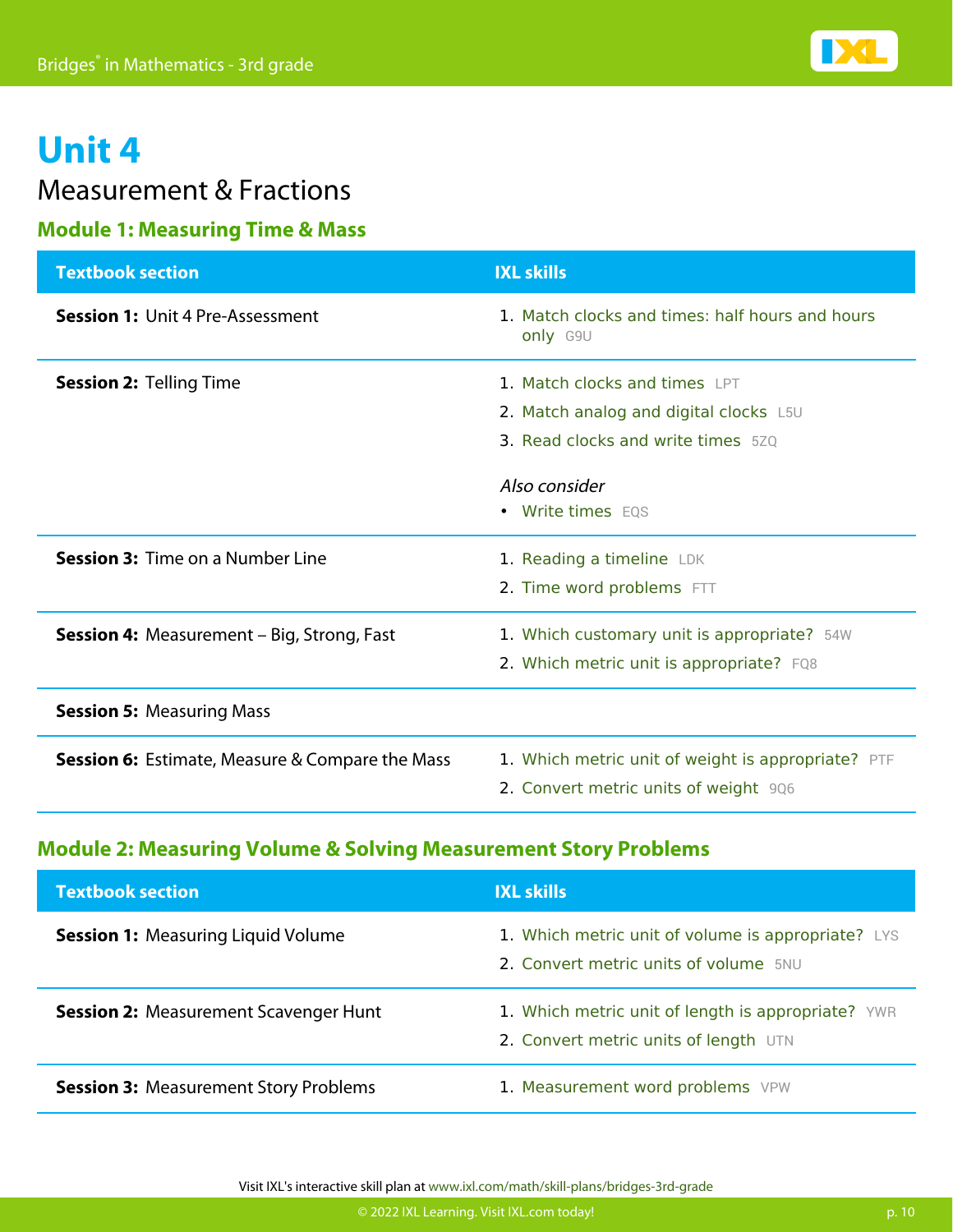

| <b>Session 4: More Measurement Problems</b>                       | 1. Compare metric units NHT                  |
|-------------------------------------------------------------------|----------------------------------------------|
| <b>Session 5: Multi-Step Measurement Problems</b><br><b>Forum</b> | 1. Metric units of length: word problems KZM |

### **Module 3: Fractions as Fair Shares**

| <b>Textbook section</b>                               | <b>IXL skills</b>                                                                                    |
|-------------------------------------------------------|------------------------------------------------------------------------------------------------------|
| <b>Session 1: Fair Shares, Unit Fractions</b>         | 1. Identify equal parts FHY<br>2. Make halves, thirds, fourths, sixths, and<br>eighths JHE           |
| <b>Session 2:</b> Comparing & Ordering Unit Fractions | 1. Compare unit fractions: denominators up to<br>$12$ HVV<br>2. Match unit fractions to models CPK   |
|                                                       | Also consider<br>• Unit fractions: modeling word problems UV8<br>• Unit fractions: word problems HM7 |
| <b>Session 3: Pattern Block Fractions</b>             | 1. Compare fractions using models MJ2<br>2. Show fractions: area models NLE                          |
| <b>Session 4: Fractions as Distances</b>              | 1. Identify fractions on number lines AWH<br>2. Graph fractions on number lines 7QM                  |
| <b>Session 5: Fractions on the Number Line</b>        | 1. Compare fractions using number lines 38T                                                          |

#### **Module 4: Fractions on a Line Plot**

| <b>Textbook section</b>                                | <b>IXL skills</b>                                        |
|--------------------------------------------------------|----------------------------------------------------------|
| <b>Session 1:</b> Creating & Measuring Beanstalks      | 1. Measure using an inch ruler LC2                       |
| <b>Session 2:</b> Gathering & Recording Beanstalk Data | 1. Create line plots with fractions YUR                  |
| <b>Session 3: Beanstalk Leaf Line Plots</b>            | 1. Create and interpret line plots with<br>fractions B8Q |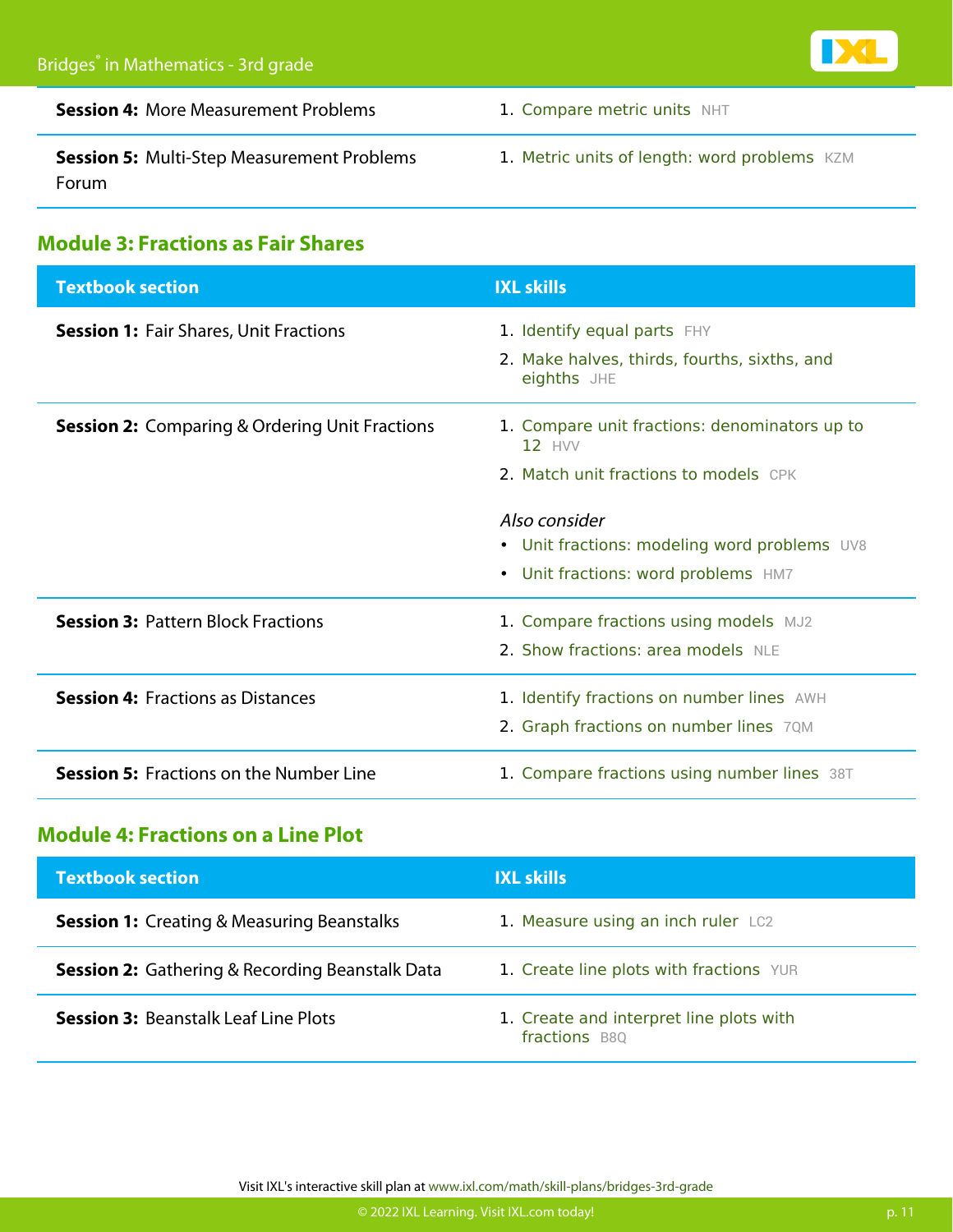

- **Session 4:** Unit 4 Post-Assessment 1. [Graph and compare fractions on number](https://www.ixl.com/math/grade-3/graph-and-compare-fractions-on-number-lines) [lines](https://www.ixl.com/math/grade-3/graph-and-compare-fractions-on-number-lines) [6H5](https://www.ixl.com/math/grade-3/graph-and-compare-fractions-on-number-lines)
	- 2. [Graph and order fractions on number lines](https://www.ixl.com/math/grade-3/graph-and-order-fractions-on-number-lines) [T7E](https://www.ixl.com/math/grade-3/graph-and-order-fractions-on-number-lines)
	- 3. [Compare fractions in recipes](https://www.ixl.com/math/grade-3/compare-fractions-in-recipes) [9BK](https://www.ixl.com/math/grade-3/compare-fractions-in-recipes)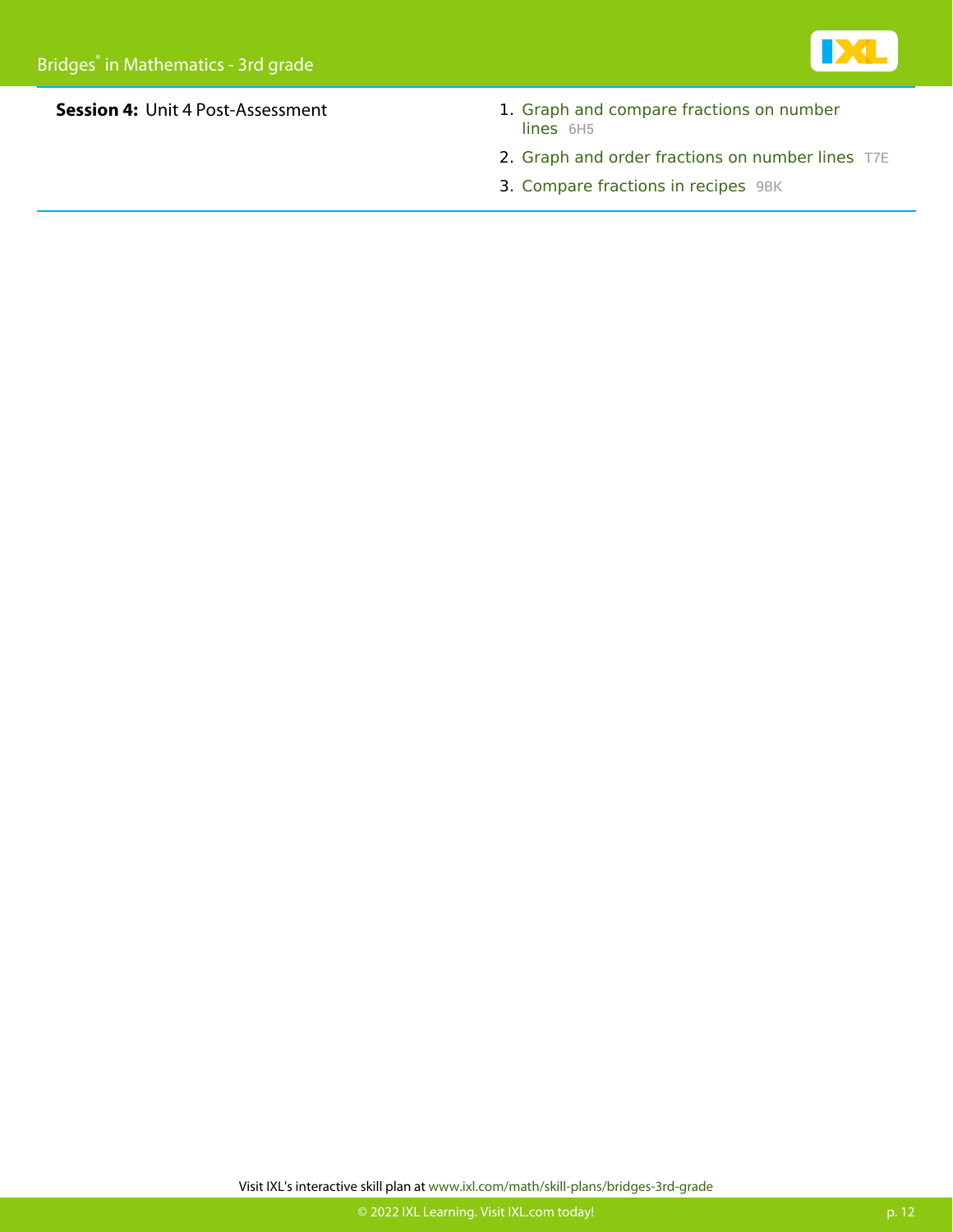### Multiplication, Division, & Area

#### **Module 1: Linking Multiplication & Division**

| <b>Textbook section</b>                                    | <b>IXL skills</b>                                                    |
|------------------------------------------------------------|----------------------------------------------------------------------|
| <b>Session 1: Unit 5 Pre-Assessment</b>                    | 1. Multiply by 4 5U6                                                 |
| <b>Session 2: Connecting Multiplication &amp; Division</b> | 1. Relate multiplication and division for groups FTU                 |
|                                                            | 2. Relate multiplication and division 67L                            |
|                                                            | 3. Divide by counting equal groups UYK                               |
|                                                            | Also consider                                                        |
|                                                            | • Write division sentences for groups FSX                            |
|                                                            | <b>Skip-counting LQM</b><br>٠                                        |
| <b>Session 3: Multiplication &amp; Division Arrays</b>     | 1. Relate multiplication and division for arrays XSK                 |
|                                                            | 2. Multiplication and division word problems:<br>factors up to 5 7HS |
|                                                            | 3. Write two multiplication sentences for an<br>array QLK            |
| <b>Session 4: Game Story Problems, Part 1</b>              | 1. Multiplication word problems 9TA                                  |
|                                                            | Also consider                                                        |
|                                                            | • Divide by 2 ANU                                                    |
| <b>Session 5: Game Story Problems, Part 2</b>              | 1. Multiplication and division word problems 85K                     |
|                                                            | Also consider                                                        |
|                                                            | Multiply by 5 Y9E<br>٠                                               |
|                                                            | • Divide by 5 C9M                                                    |
| <b>Session 6:</b> Game Story Problems, Part 3              | 1. Multiplication word problems: find the missing<br>factor F6C      |
|                                                            | Also consider                                                        |
|                                                            | Multiply by 10 6YD                                                   |
|                                                            | Divide by 10 YRG                                                     |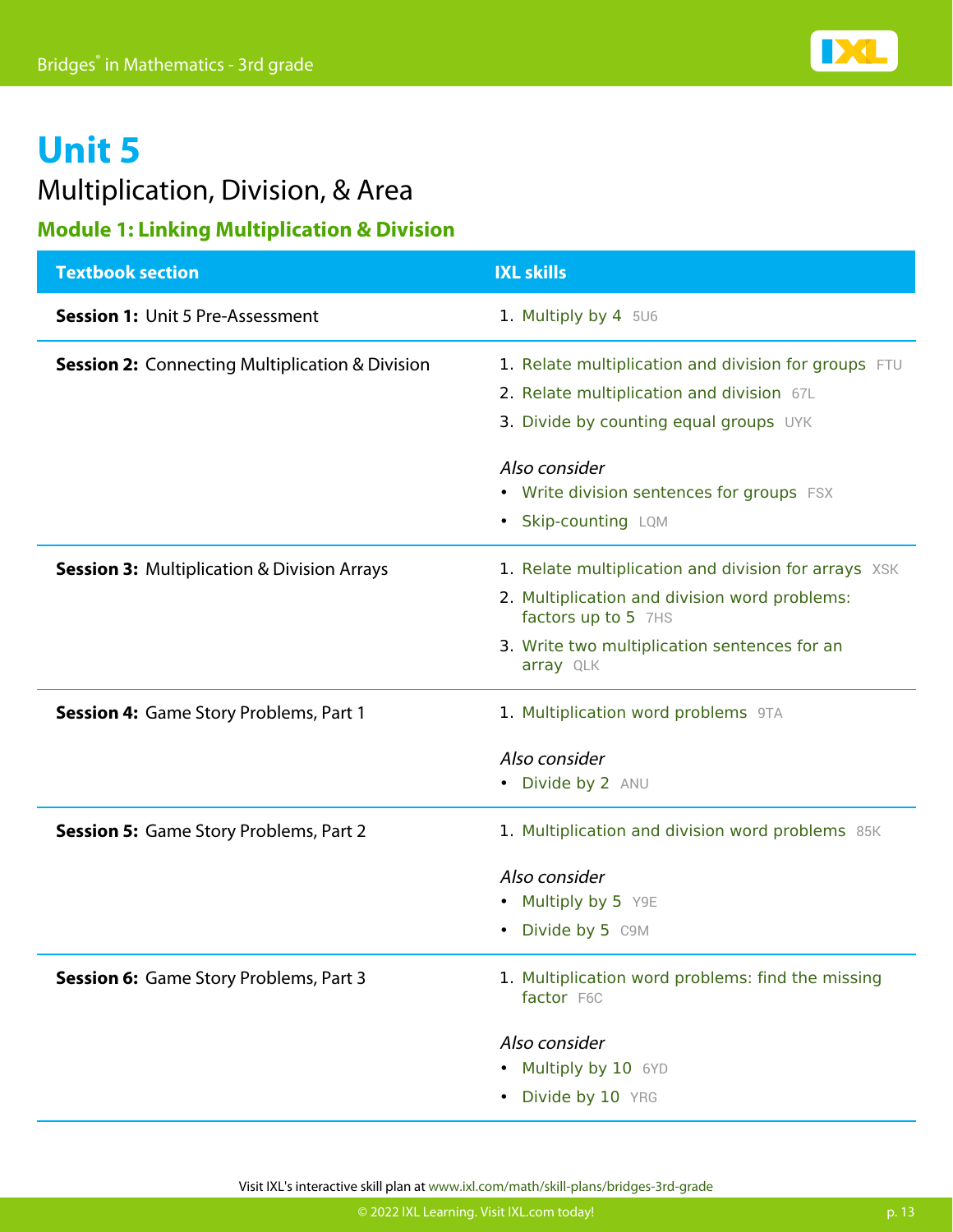

### **Module 2: Multiplication & Division Families**

| <b>Textbook section</b>                                       | <b>IXL skills</b>                                                             |
|---------------------------------------------------------------|-------------------------------------------------------------------------------|
| <b>Session 1: Division Story Problems &amp; Fact Families</b> | 1. Division word problems: divisors and quotients<br>up to 5 CFR              |
|                                                               | 2. Division facts for $2$ , $3$ , $4$ , $5$ , and $10$ $2JB$                  |
|                                                               | Also consider                                                                 |
|                                                               | • Multiplication and division facts up to 5: true or<br>false? 6HS            |
| <b>Session 2: Division Story Problems Forum</b>               | 1. Multiply and divide by 5 and 10 QAF                                        |
|                                                               | 2. Multiply and divide by 2, 4, and 8 6A5                                     |
| <b>Session 3: What's Missing? Bingo</b>                       | 1. Multiplication and division facts up to 10: find<br>the missing number 88D |
|                                                               | 2. Multiplication facts up to 10: select the missing<br>factors WZA           |
|                                                               | Also consider                                                                 |
|                                                               | • Divide by 4 QGT                                                             |
|                                                               | Multiply by 8 SMR<br>$\bullet$                                                |
|                                                               | Divide by 8 CVD<br>$\bullet$                                                  |
| Session 4: True or False?                                     | 1. Multiplication and division facts up to 10: true or<br>false? WQT          |
|                                                               | 2. Multiplication sentences up to 10: true or<br>false? MTU                   |
|                                                               | 3. Division sentences up to 10: true or false? GMU                            |
|                                                               | Also consider                                                                 |
|                                                               | • Multiply by 6 SX6                                                           |
|                                                               | • Divide by 6 97S                                                             |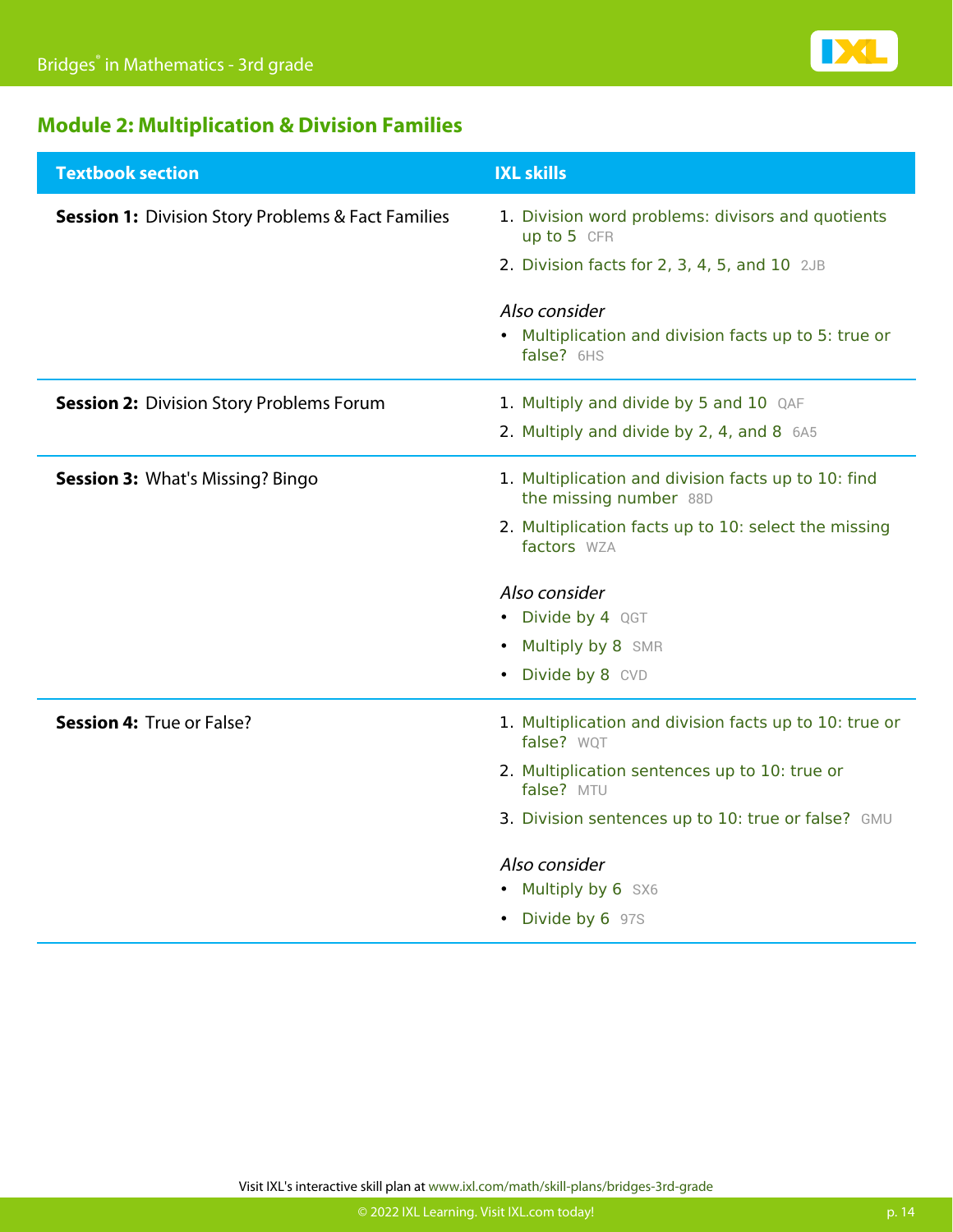

#### **Module 3: Division Practice**

| <b>Textbook section</b>                       | <b>IXL skills</b>                                                    |
|-----------------------------------------------|----------------------------------------------------------------------|
| <b>Session 1:</b> Sharing & Grouping Problems | 1. Division word problems ECS                                        |
|                                               | Also consider                                                        |
|                                               | • Multiply by 3 38K                                                  |
|                                               | • Divide by 3 PCL                                                    |
|                                               | • Division facts up to 10: true or false? MPV                        |
| <b>Session 2:</b> Sharing & Grouping Forum    | 1. Write division sentences for arrays 8RW                           |
|                                               | Also consider                                                        |
|                                               | • Multiply by 9 SUH                                                  |
|                                               | Divide by 9 RTB<br>$\bullet$                                         |
| Session 3: Line 'Em Up                        | 1. Pick the model that shows a division<br>expression 7DD            |
|                                               | 2. Divide two-digit numbers by one-digit numbers<br>using arrays M5U |
|                                               | Also consider                                                        |
|                                               | • Multiply by 7 9PT                                                  |
|                                               | • Divide by 7 D2F                                                    |
| <b>Session 4: Division Capture</b>            | 1. Division facts up to 10: find the missing<br>number HE7           |
|                                               | 2. Division facts up to 10: select the missing<br>numbers FPA        |
|                                               | Also consider                                                        |
|                                               | • Squares up to 10 x 10 GMM                                          |

### **Module 4: Introducing Area**

| <b>Textbook section</b>            | <b>IXL skills</b>                                                                         |
|------------------------------------|-------------------------------------------------------------------------------------------|
| <b>Session 1: Paper Rectangles</b> | 1. Division facts up to 10 M8T<br>2. Find the area of figures made of unit<br>squares FLQ |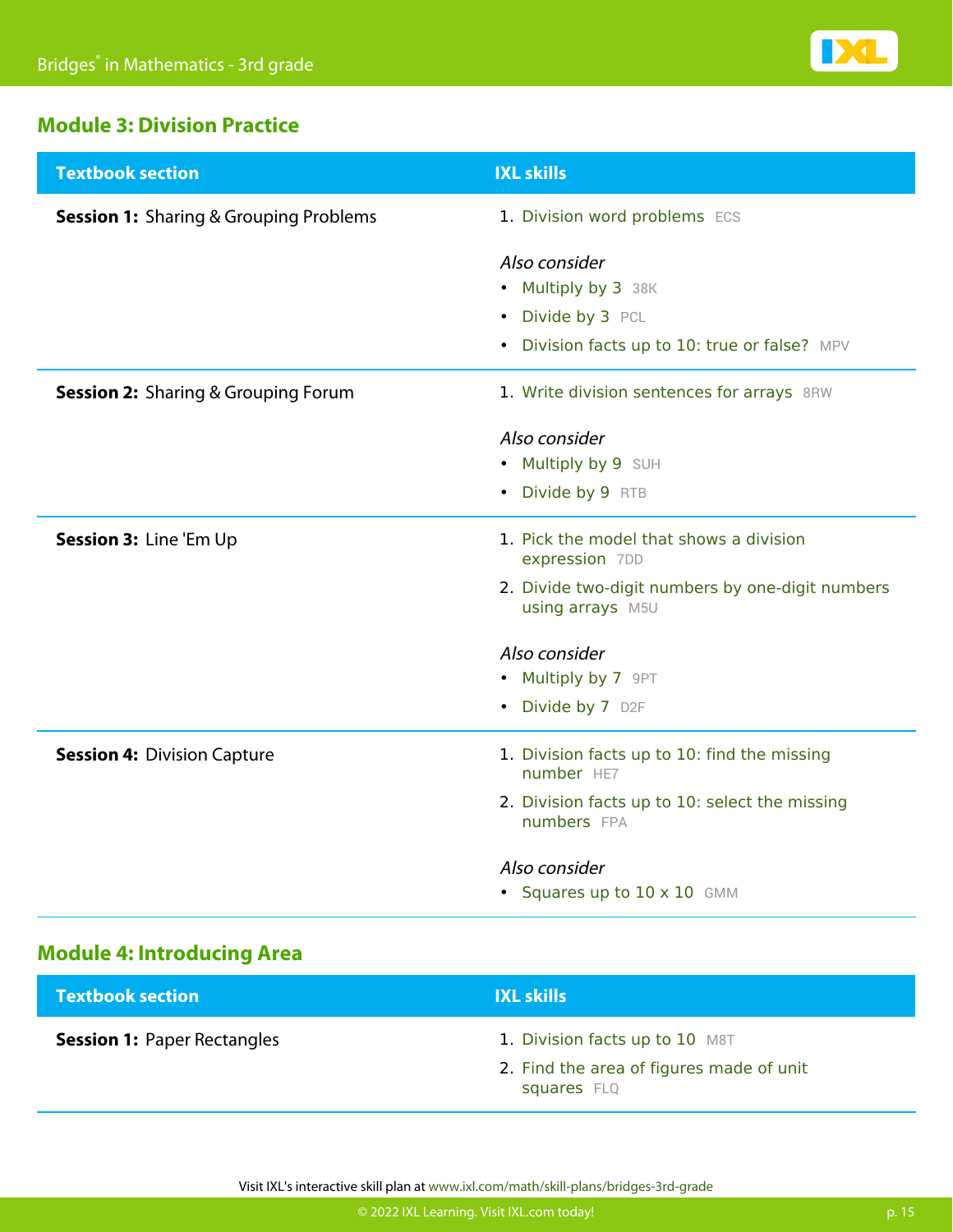

| <b>Session 2: Finding Areas Large &amp; Small</b>   | 1. Tile a rectangle and find the area EKK                                                       |
|-----------------------------------------------------|-------------------------------------------------------------------------------------------------|
| <b>Session 3: Measuring Area in Customary Units</b> | 1. Area of figures on grids J93                                                                 |
|                                                     | Also consider<br>Find the area of rectangles: word problems 5HA<br>٠                            |
| <b>Session 4: Rainbow Rectangles</b>                | 1. Use multiplication to find the area of a rectangle<br>made of unit squares LC6               |
|                                                     | Also consider                                                                                   |
|                                                     | • Select figures with a given area XR6                                                          |
|                                                     | Select two figures with the same area 7GW<br>$\bullet$                                          |
| <b>Session 5: Adding Areas</b>                      | 1. Break apart numbers to multiply WPR                                                          |
| <b>Session 6: Unit 5 Post-Assessment</b>            | 1. Division facts for $6, 7, 8,$ and $9$ U2C                                                    |
|                                                     | 2. Division facts for 6, 7, 8, and 9: sorting KQR                                               |
|                                                     | 3. Addition, subtraction, multiplication, and division<br>word problems X8W                     |
|                                                     | 4. Solve for the variable: multiplication and division<br>only AL9                              |
|                                                     | 5. Write variable equations to represent word<br>problems: multiplication and division only ZNN |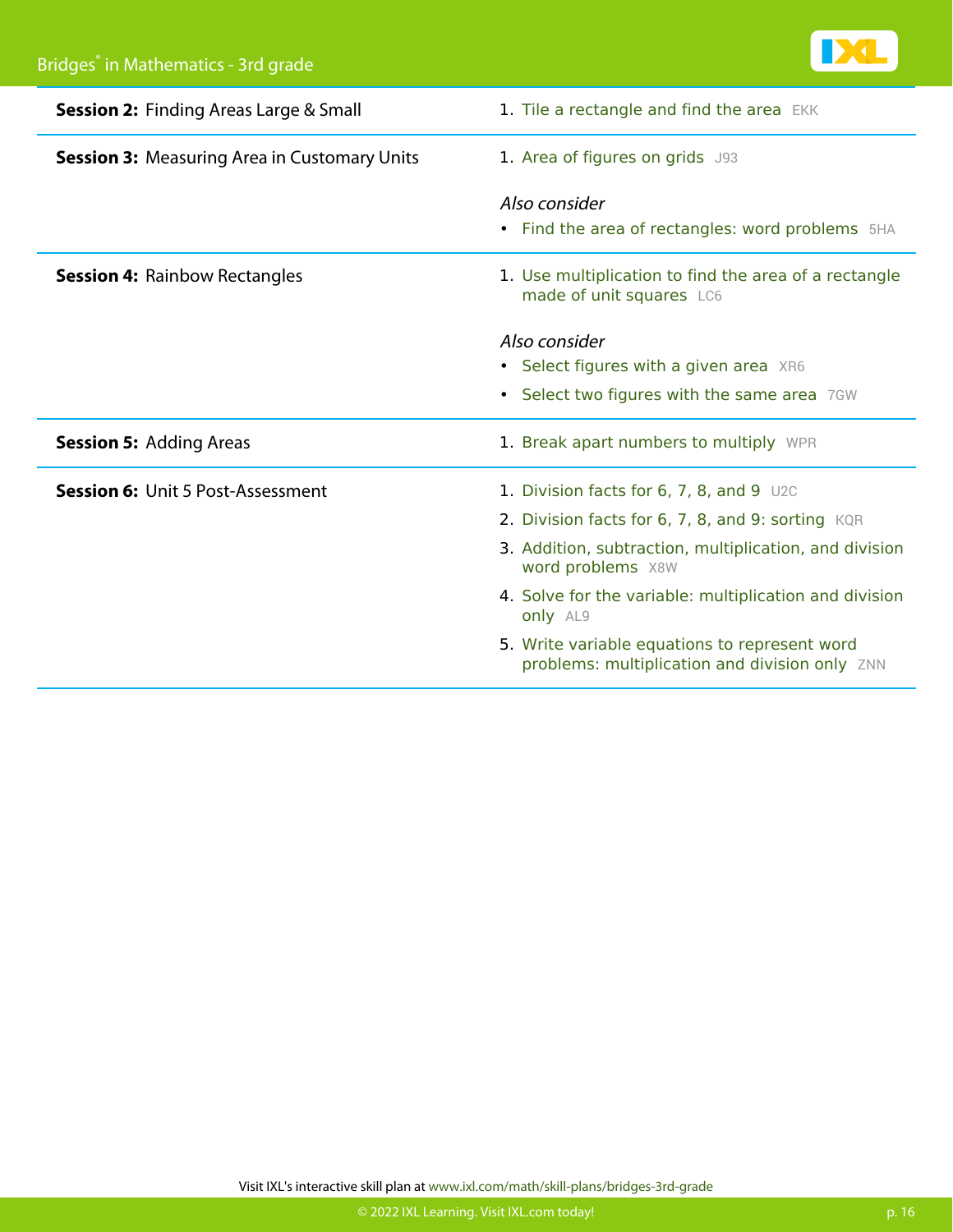

### Geometry

### **Module 1: Investigating Polygons**

| <b>Textbook section</b>                               | <b>IXL skills</b>                                                             |
|-------------------------------------------------------|-------------------------------------------------------------------------------|
| <b>Session 1: Unit 6 Pre-Assessment</b>               | 1. Open and closed shapes 9PS                                                 |
|                                                       | 2. Is it a polygon? C2P                                                       |
|                                                       | Also consider                                                                 |
|                                                       | • Identify two-dimensional shapes JBT                                         |
| <b>Session 2: Attributes of a Rectangle</b>           | 1. Identify rectangles 47T                                                    |
|                                                       | Also consider                                                                 |
|                                                       | • Parallel sides in quadrilaterals 6E9                                        |
|                                                       | Angles greater than, less than, or equal to a<br>$\bullet$<br>right angle 2YR |
| <b>Session 3: Creating Shape Posters</b>              | 1. Identify parallelograms V6L                                                |
|                                                       | 2. Identify trapezoids 67A                                                    |
|                                                       | 3. Identify rhombuses ZSD                                                     |
|                                                       | Also consider                                                                 |
|                                                       | • Sort shapes into a Venn diagram 9L6                                         |
| <b>Session 4: Creating Tangrams</b>                   | 1. Identify congruent shapes VPS                                              |
|                                                       | Also consider                                                                 |
|                                                       | • Acute, obtuse, and right triangles LRU                                      |
| <b>Session 5: Constructing Polygons with Tangrams</b> | 1. Compose two-dimensional shapes AES                                         |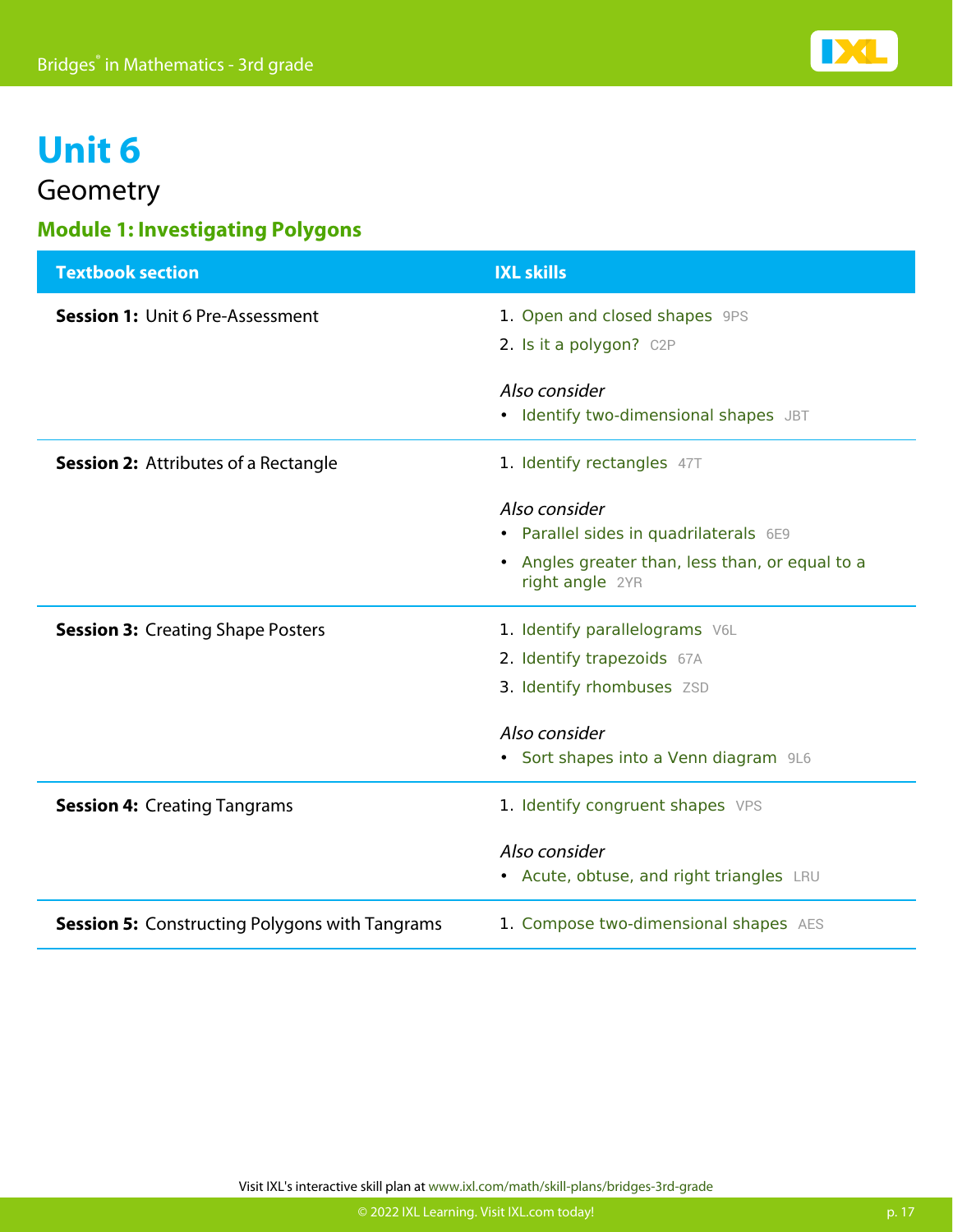

#### **Module 2: Quadrilaterals**

| <b>Textbook section</b>                              | <b>IXL skills</b>                             |
|------------------------------------------------------|-----------------------------------------------|
| <b>Session 1: Making Toothpick Polygons</b>          | 1. Count and compare sides and vertices GWA   |
| <b>Session 2: Introducing Geoboard Polygons</b>      | 1. Draw quadrilaterals 5KS                    |
| <b>Session 3: Sorting Quadrilaterals</b>             | 1. Pick all the names for a quadrilateral 6KV |
| <b>Session 4: Guess My Quadrilateral</b>             | 1. Classify quadrilaterals CNJ                |
| <b>Session 5: Writing Quadrilateral Riddles</b>      | 1. Sides and angles of quadrilaterals RBZ     |
| <b>Session 6:</b> Perimeters of Paper Quadrilaterals | 1. Perimeter of quadrilaterals 77Y            |

### **Module 3: Perimeter & Area**

| <b>Textbook section</b>                                        | <b>IXL skills</b>                                                          |
|----------------------------------------------------------------|----------------------------------------------------------------------------|
| Session 1: The 329th Friend: How Many Tables?<br>Part 1        | 1. Perimeter of figures on grids TQP                                       |
|                                                                | Also consider<br>• Perimeter of rectilinear shapes 65Z                     |
| <b>Session 2:</b> The 329th Friend: How Many Tables?<br>Part 2 | 1. Perimeter of rectangles ZJT                                             |
|                                                                | Also consider                                                              |
|                                                                | Relationship between area and perimeter: find<br>$\bullet$<br>the area KNR |
| <b>Session 3: Metric Rectangles</b>                            | 1. Multiply to find the area of a rectangle made of<br>unit squares S7G    |
|                                                                | 2. Find the area or perimeter of rectangles and<br>squares QYU             |
|                                                                | Also consider                                                              |
|                                                                | • Find the perimeter: word problems PCZ                                    |
| <b>Session 4: Bayard's Borrowed Tables</b>                     | 1. Create rectangles and squares with a given<br>area XWE                  |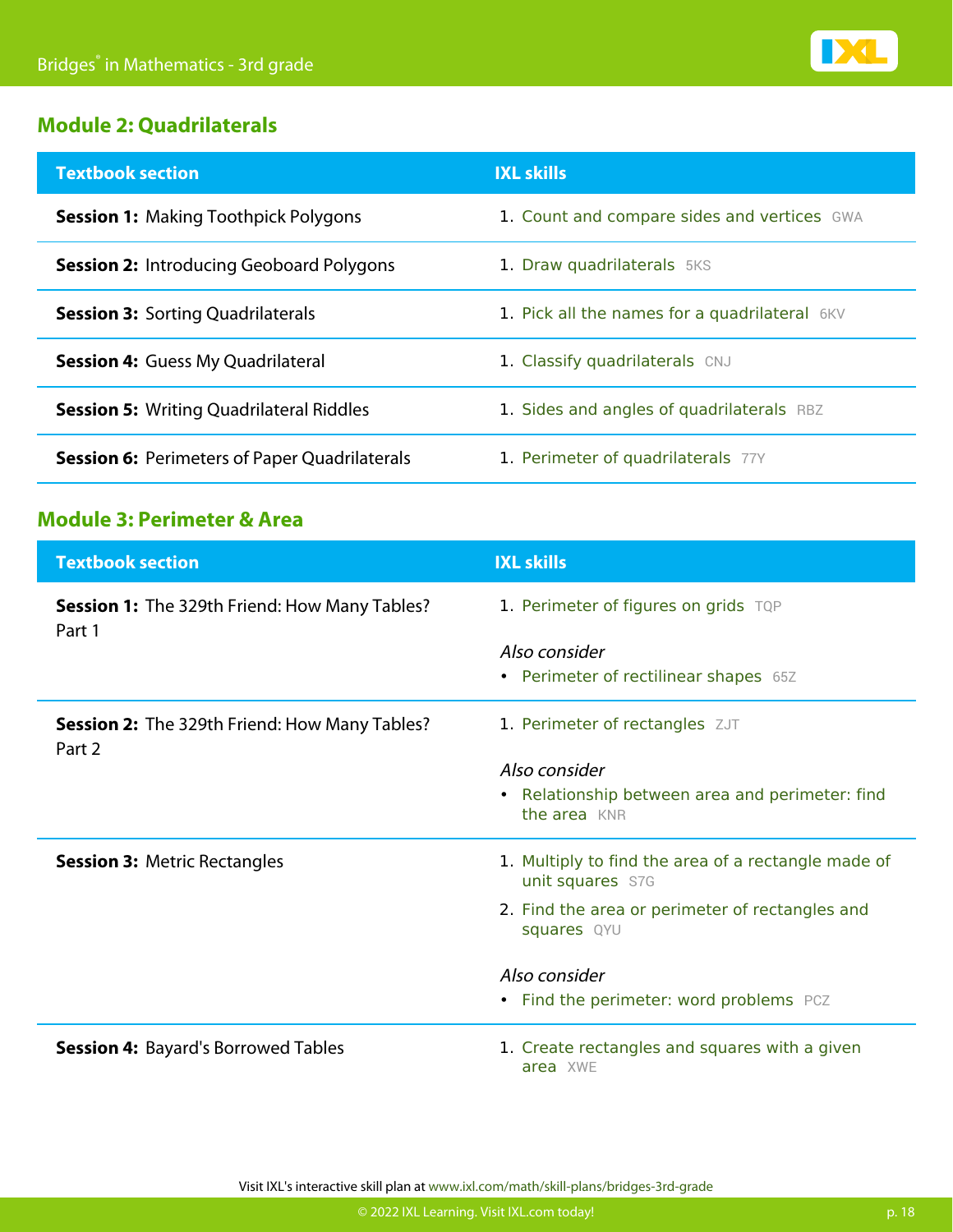|                                             | Also consider<br>• Relationship between area and perimeter: find<br>the perimeter ZWF |
|---------------------------------------------|---------------------------------------------------------------------------------------|
|                                             | • Compare area and perimeter of two figures PMF                                       |
| <b>Session 5:</b> Area & Perimeter Problems | 1. Find the areas of complex figures by dividing<br>them into rectangles DVB          |
|                                             | 2. Find the area of complex figures SGP                                               |

### **Module 4: Shapes & Fractions**

| <b>Textbook section</b>                          | <b>IXL skills</b>                                                                                   |
|--------------------------------------------------|-----------------------------------------------------------------------------------------------------|
| <b>Session 1:</b> Exploring Halves on a Geoboard | 1. Make halves 7F6                                                                                  |
|                                                  | 2. Understand fractions: area models RTW                                                            |
|                                                  | 3. Find equivalent fractions using area models: two<br>models ZJ2                                   |
| <b>Session 2: Fractions on a Geoboard</b>        | 1. Make halves, fourths, and eighths HFF                                                            |
|                                                  | 2. Show fractions: fraction bars ZPW                                                                |
|                                                  | 3. Compare fractions with like denominators using<br>models TDE                                     |
|                                                  | 4. Compare fractions with like numerators using<br>models RGM                                       |
| <b>Session 3: Geoboard Quilt Blocks</b>          | 1. Find equivalent fractions using area models: one<br>model 6DY                                    |
|                                                  | 2. Compare fractions with like denominators 8SU                                                     |
|                                                  | 3. Compare fractions with like numerators 7LX                                                       |
| <b>Session 4: Unit 6 Post-Assessment</b>         | 1. Find the perimeter of rectangles and squares:<br>use properties AT2                              |
|                                                  | 2. Perimeter: word problems CLD                                                                     |
|                                                  | Also consider<br>• Count coins and bills word problems - up to \$5<br>bill R6G<br>Making change TF7 |
|                                                  |                                                                                                     |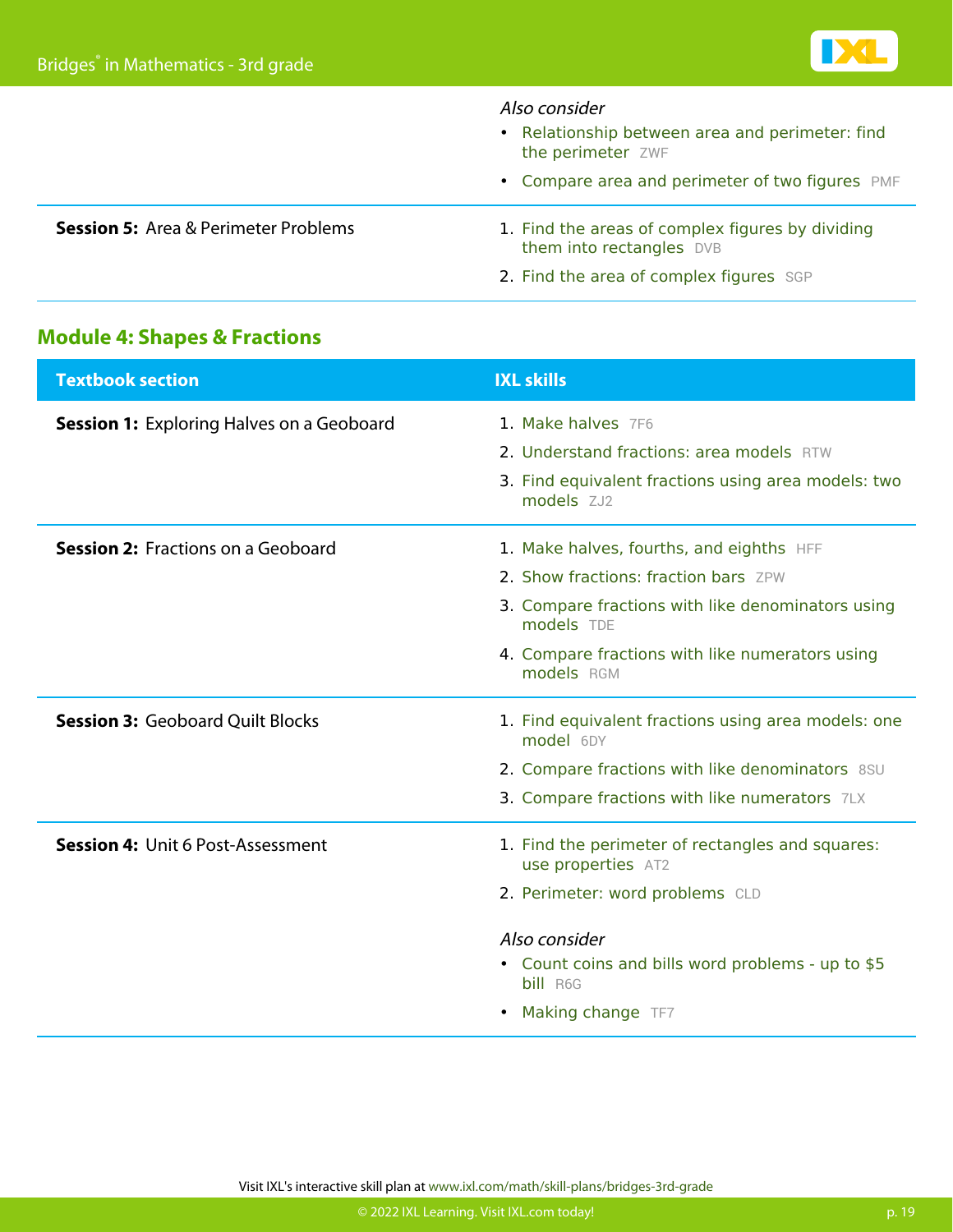### **Unit 7** Extending Multiplication & Fractions

### **Module 1: Multiplication Beyond the Basics**

| <b>Textbook section</b>                                            | <b>IXL skills</b>                                                                    |
|--------------------------------------------------------------------|--------------------------------------------------------------------------------------|
| <b>Session 1: Unit 7 Pre-Assessment</b>                            | 1. Multiply three numbers 9DF<br>2. Multiplication tables for 2, 3, 4, 5, and 10 DW5 |
|                                                                    | 3. Multiplication tables for 6, 7, 8, and 9 XT7                                      |
| <b>Session 2: Multiplication Stories &amp; Equations</b>           | 1. Multiply three numbers: word problems S7B                                         |
|                                                                    | Also consider                                                                        |
|                                                                    | Write variable equations to represent word<br>$\bullet$<br>problems U6P              |
|                                                                    | • Perform multiple operations with whole<br>numbers UKB                              |
| <b>Session 3: Multiplying by Eleven</b>                            | 1. Multiply by 11 AZJ                                                                |
|                                                                    | Also consider                                                                        |
|                                                                    | • Two-step multiplication and division word<br>problems 8FP                          |
| <b>Session 4: Multiplying by Twelve</b>                            | 1. Multiply by 12 8NV                                                                |
|                                                                    | Also consider                                                                        |
|                                                                    | Multiplication tables up to 12 TK7<br>$\bullet$                                      |
|                                                                    | Multiplication facts up to 12: true or false? YSY<br>$\bullet$                       |
| <b>Session 5: Multiplying Single Digits by Multiples</b><br>of Ten | 1. Multiply by a multiple of ten MS6                                                 |
|                                                                    | Also consider                                                                        |
|                                                                    | Multiply by a multiple of 100 CPB<br>$\bullet$                                       |
|                                                                    | Multiply by a multiple of ten using place<br>value GPN                               |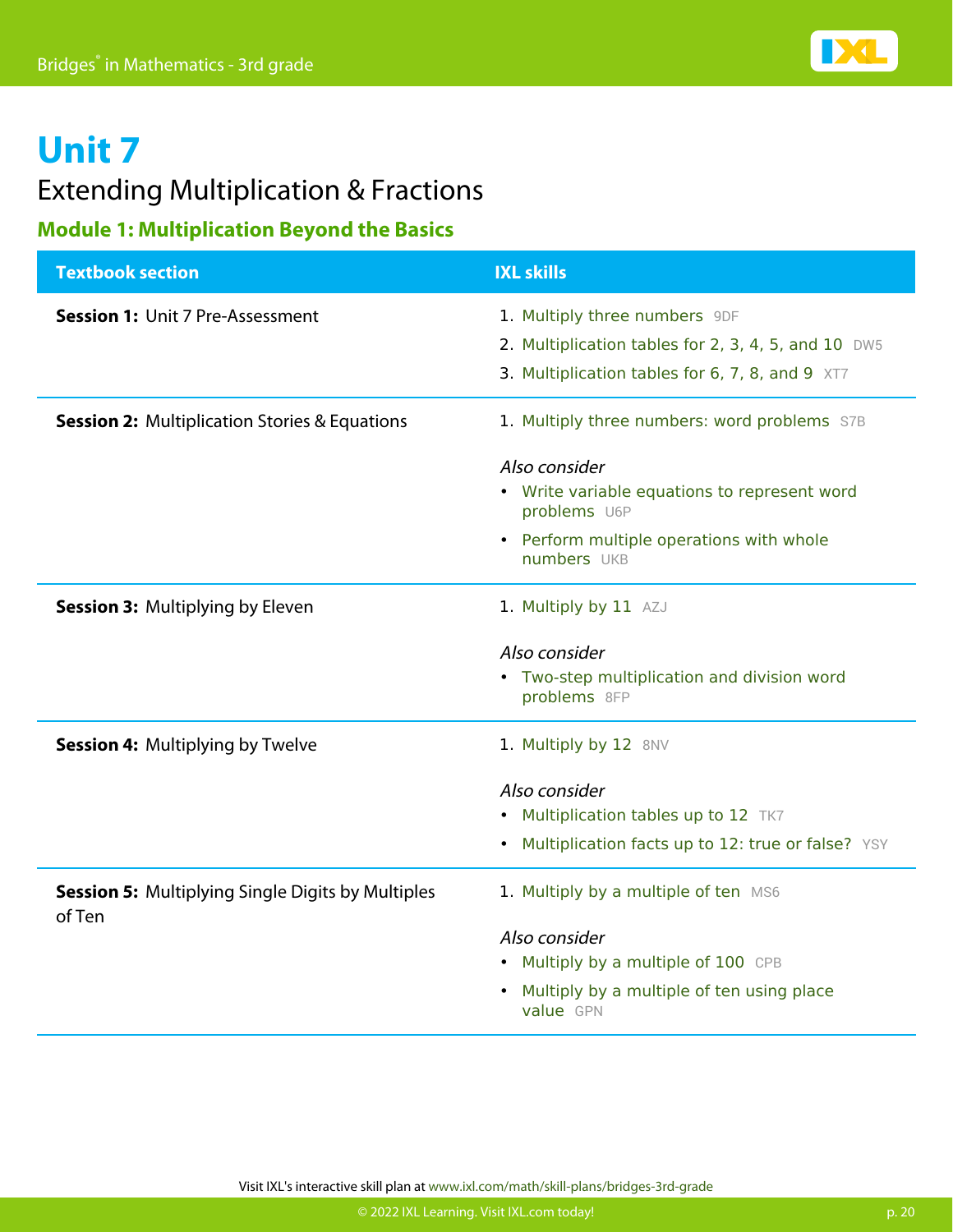

### **Module 2: One-By-Two Digit Multiplication**

| <b>Textbook section</b>                                                                  | <b>IXL skills</b>                                                              |
|------------------------------------------------------------------------------------------|--------------------------------------------------------------------------------|
| <b>Session 1: Building Arrays for One-by-Two-Digit</b><br><b>Multiplication Problems</b> | 1. Multiply one-digit numbers by teen numbers<br>using grids 8XQ               |
|                                                                                          | 2. Break apart two-digit numbers to multiply FFA                               |
| <b>Session 2: Sketching Arrays for One-by-Two-Digit</b><br>Multiplication                | 1. Multiply one-digit numbers by two-digit numbers<br>using area models I V9Q  |
|                                                                                          | 2. Multiply one-digit numbers by two-digit<br>numbers: word problems X5D       |
|                                                                                          | Also consider                                                                  |
|                                                                                          | • Multiplication and division facts up to 12: true or<br>false? UAG            |
| <b>Session 3: Mystery Arrays</b>                                                         | 1. Multiply one-digit numbers by two-digit numbers<br>using area models II QXM |
|                                                                                          | Also consider                                                                  |
|                                                                                          | • Multiplication and division sentences up to 12:<br>true or false? A80        |
|                                                                                          | Multi-step inequalities C6M<br>٠                                               |
| <b>Session 4: Making Posters for One-by-Two Arrays</b>                                   | 1. Multiply one-digit numbers by two-digit<br>numbers 9PM                      |
|                                                                                          | Also consider                                                                  |
|                                                                                          | Multiplication facts up to 12: find the missing<br>factor WB8                  |
|                                                                                          | • Multiplication facts up to 12: select the missing<br>factors VTZ             |
| <b>Session 5: Sharing Multiplication Posters</b>                                         | 1. Inequalities with multiplication DVE                                        |
|                                                                                          | Also consider                                                                  |
|                                                                                          | • Solve using properties of multiplication YPF                                 |
|                                                                                          | Multiplication sentences up to 12: true or<br>$\bullet$<br>false? LMD          |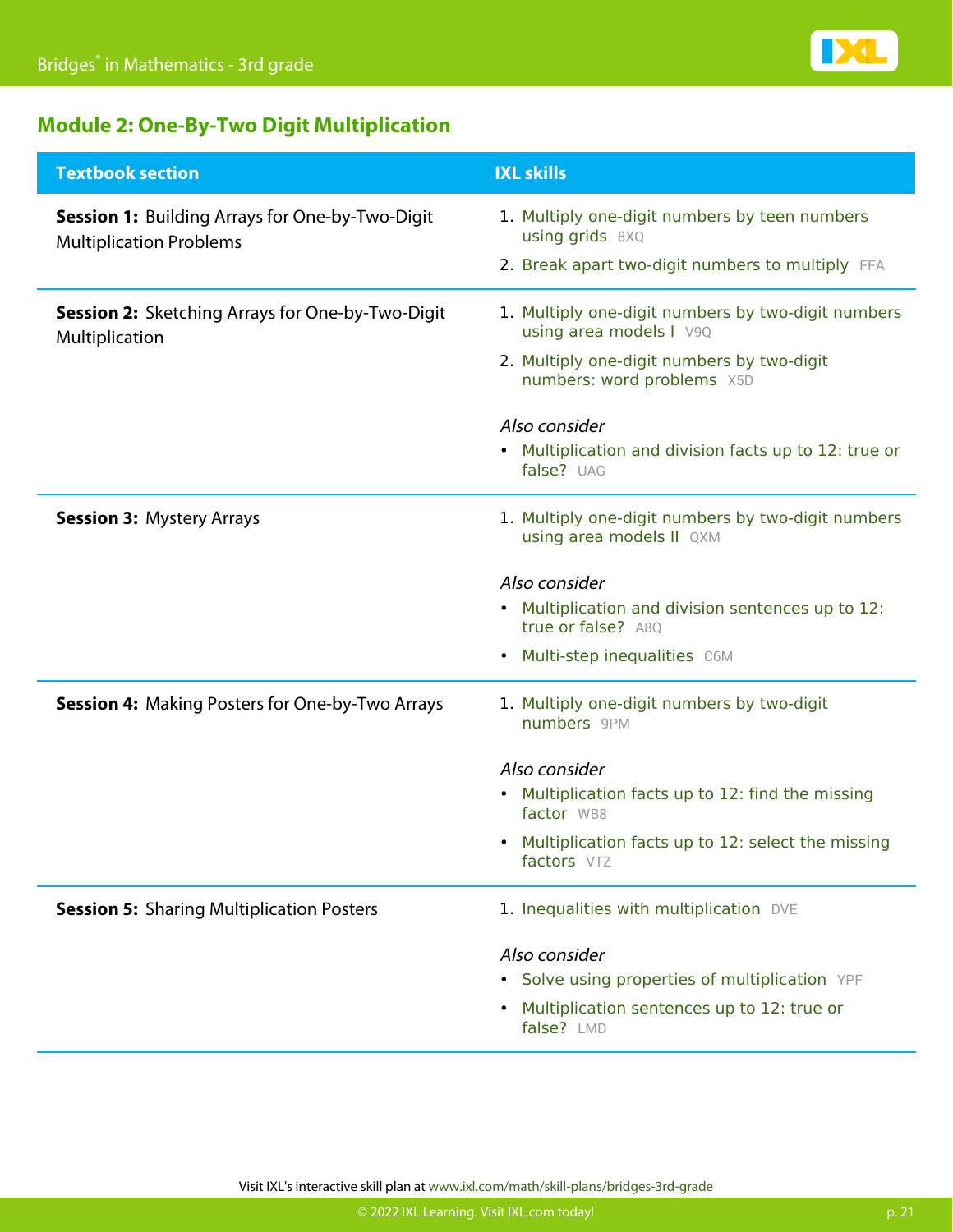

### **Module 3: Fractions as Parts of a Whole & Parts of a Set**

| <b>Textbook section</b>                                | <b>IXL skills</b>                                                                                                |
|--------------------------------------------------------|------------------------------------------------------------------------------------------------------------------|
| <b>Session 1: Fractions on a Ruler</b>                 | 1. Multiplication patterns: multiples of 10 and<br>100 QGP<br>2. Unit fractions of number lines: denominators up |
|                                                        | to 12 QJV                                                                                                        |
| <b>Session 2: Introduction to Egg Carton Fractions</b> | 1. Match unit fractions to models: denominators up<br>to 12 DAA                                                  |
|                                                        | Also consider                                                                                                    |
|                                                        | • Identify unit fractions on number lines:<br>denominators up to 12 UV6                                          |
|                                                        | • Graph fractions equivalent to 1 on number<br>lines 7BL                                                         |
|                                                        | Modeling word problems involving unit fractions:<br>٠<br>denominators up to 12 QHR                               |
| <b>Session 3: Exploring Egg Carton Fractions</b>       | 1. Show fractions using area models: denominators<br>up to 12 XRE                                                |
|                                                        | 2. Understand fractions using area models:<br>denominators up to 12 GBK                                          |
|                                                        | 3. Find equivalent fractions using two models:<br>denominators up to 12 H5V                                      |
|                                                        | Also consider                                                                                                    |
|                                                        | • Modeling word problems involving fractions of a<br>whole: denominators up to 12 HNF                            |
| <b>Session 4: Equivalent Egg Carton Fractions</b>      | 1. Identify equivalent fractions on number<br>lines HYM                                                          |
|                                                        | 2. Find equivalent fractions using number lines JL8                                                              |
|                                                        | Also consider                                                                                                    |
|                                                        | • Fractions of a group: word problems Z65                                                                        |
| <b>Session 5: Dozens of Eggs</b>                       | 1. Add fractions with like denominators using area<br>models LTL                                                 |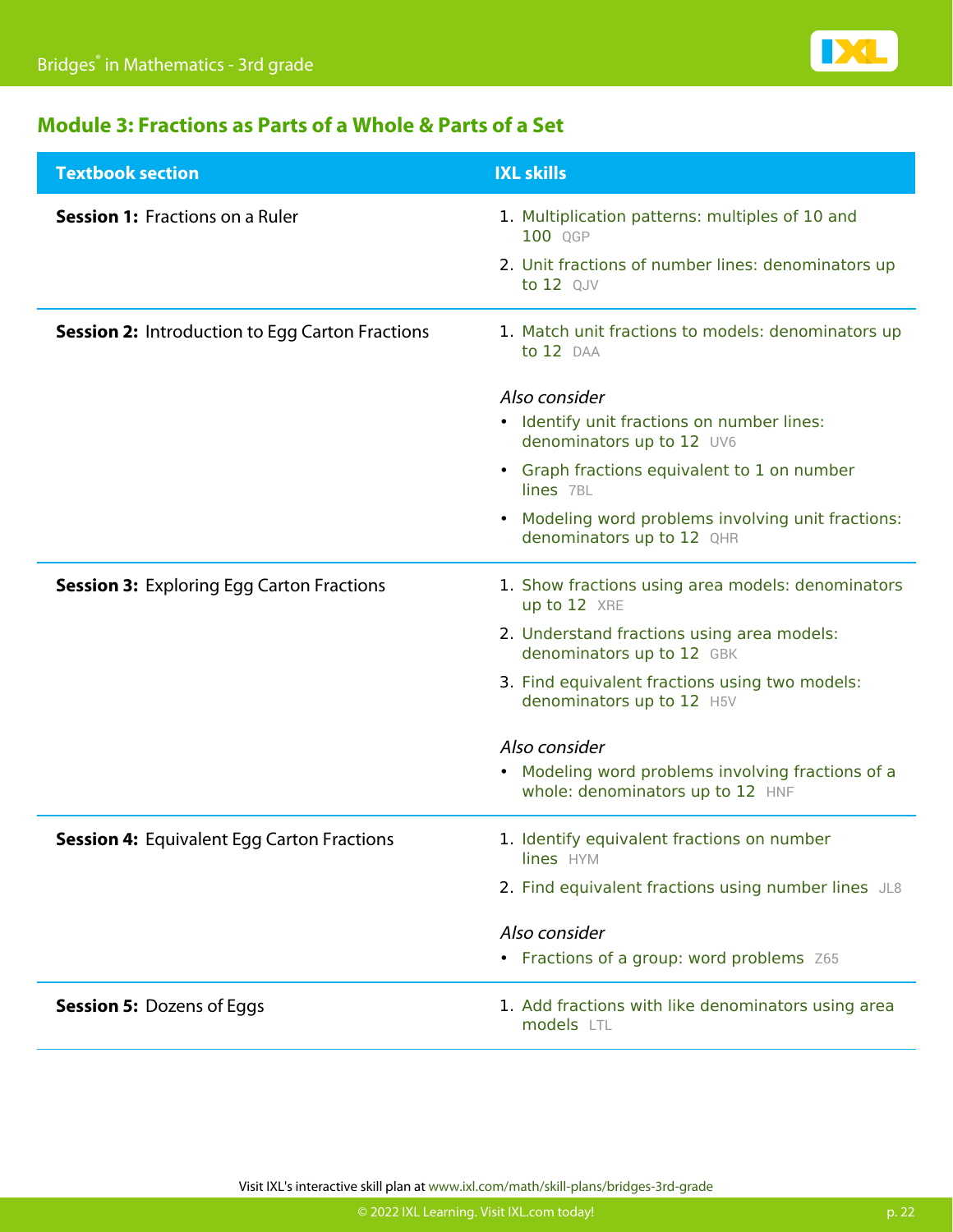

### **Module 4: Fractions at Work**

| <b>Textbook section</b>                   | <b>IXL skills</b>                                                                                                                                                           |
|-------------------------------------------|-----------------------------------------------------------------------------------------------------------------------------------------------------------------------------|
| <b>Session 1: Racing Fractions</b>        | 1. Fractions of number lines J8M<br>2. Add fractions using number lines 5WN                                                                                                 |
|                                           | Also consider<br>• Graph smaller or larger fractions on a number<br>line 2PH                                                                                                |
| <b>Session 2: Pizza Fractions</b>         | 1. Match fractions to models: denominators up to<br>$12$ MZD                                                                                                                |
|                                           | Also consider<br>• Add and subtract fractions with like<br>denominators: word problems RTL                                                                                  |
| <b>Session 3: Surveys &amp; Fractions</b> | 1. Fractions of a group 8H3<br>2. Identify equivalent fractions 7DA<br>3. Fractions of a number - unit fractions: word<br>problems C9P                                      |
|                                           | Also consider<br>• Interpret tally charts 8CW<br>Fractions of a number - unit fractions W5M<br>$\bullet$                                                                    |
| <b>Session 4: Pull &amp; Graph</b>        | 1. Graph and compare fractions with like<br>denominators on number lines 63U<br>2. Graph and compare fractions with like<br>numerators on number lines ZPD<br>Also consider |
| <b>Session 5: Unit 7 Post-Assessment</b>  | • Certain, probable, unlikely, and impossible EDK<br>1. Find equivalent fractions WMX<br>2. Word problems involving fractions of a whole:                                   |
|                                           | denominators up to 12 6WK                                                                                                                                                   |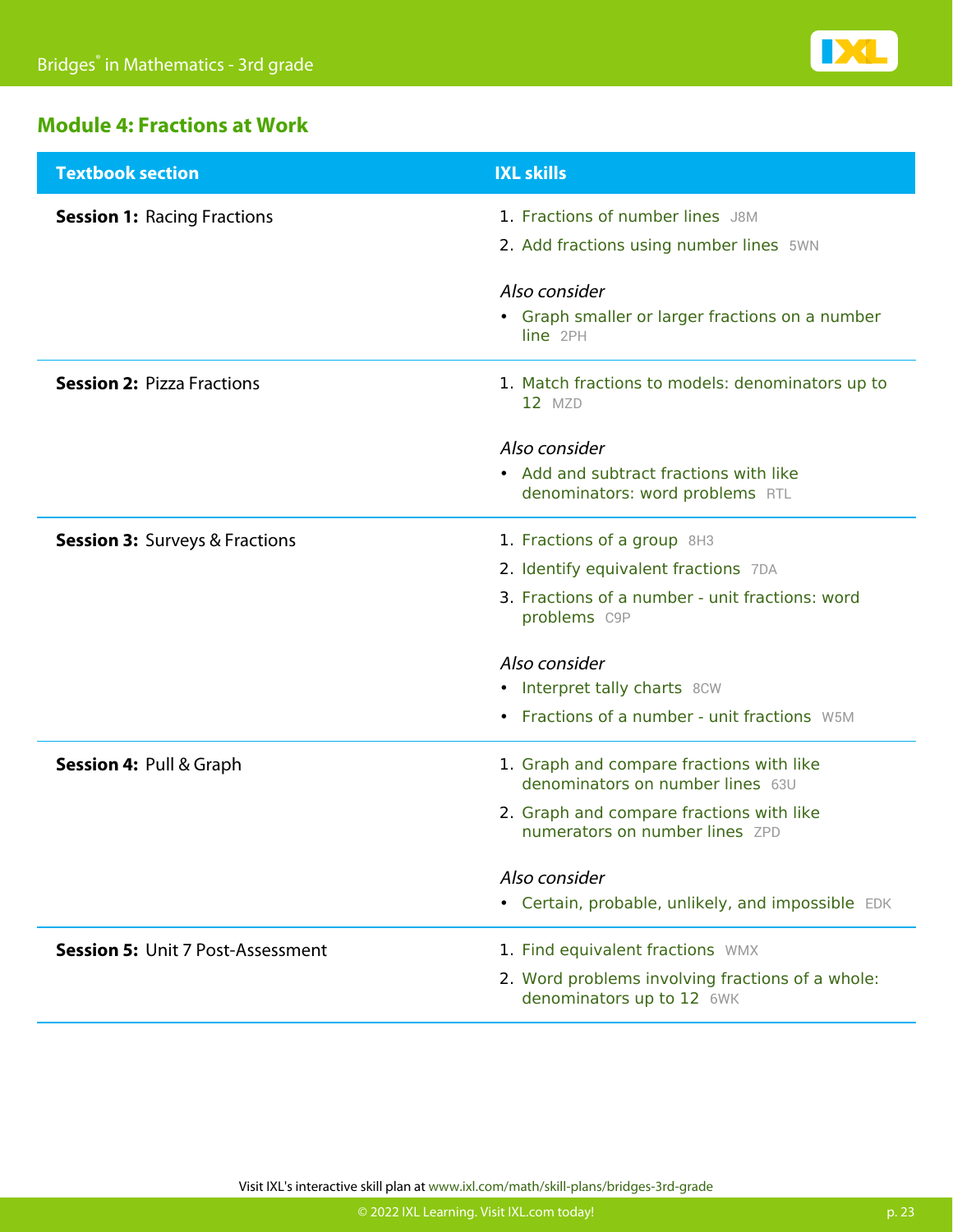

### Bridge Design & Construction: Data Collection & Analysis

### **Module 1: Introducing Bridges**

| <b>Textbook section</b>                                             | <b>IXL skills</b>                                                                  |
|---------------------------------------------------------------------|------------------------------------------------------------------------------------|
| <b>Session 1: What We Know &amp; Wonder About</b><br><b>Bridges</b> | 1. Add and subtract data from tables: up to three<br>digits QLL                    |
|                                                                     | 2. Multiplication facts for 2, 3, 4, 5, and 10: find the<br>missing factor ZEY     |
| <b>Session 2: Three Kinds of Bridges</b>                            | 1. Make arrays to model multiplication: given<br>products TY9                      |
|                                                                     | 2. Multiplication facts for 6, 7, 8, and 9: find the<br>missing factor X7N         |
| <b>Session 3: Researching &amp; Building Beam Bridges</b>           | 1. Find the area of rectangles and squares 8KJ                                     |
|                                                                     | 2. Find the missing side length of a rectangle X66                                 |
|                                                                     | Also consider                                                                      |
|                                                                     | • Find the area between two rectangles KH6                                         |
| <b>Session 4:</b> Building & Testing Paper Beam Bridges             | 1. Division facts up to 10: sorting CYJ                                            |
|                                                                     | 2. Which number is greatest/least? ELP                                             |
|                                                                     | Also consider                                                                      |
|                                                                     | Solve for the variable D65                                                         |
|                                                                     | Comparison word problems: addition or<br>$\bullet$<br>multiplication? A52          |
| <b>Session 5: Researching &amp; Testing Arch Bridges</b>            | 1. Create line plots II X58                                                        |
|                                                                     | 2. Complete the addition, subtraction,<br>multiplication, or division sentence N5U |
|                                                                     | Also consider                                                                      |
|                                                                     | Division patterns over increasing place values:<br>$\bullet$<br>up to hundreds E95 |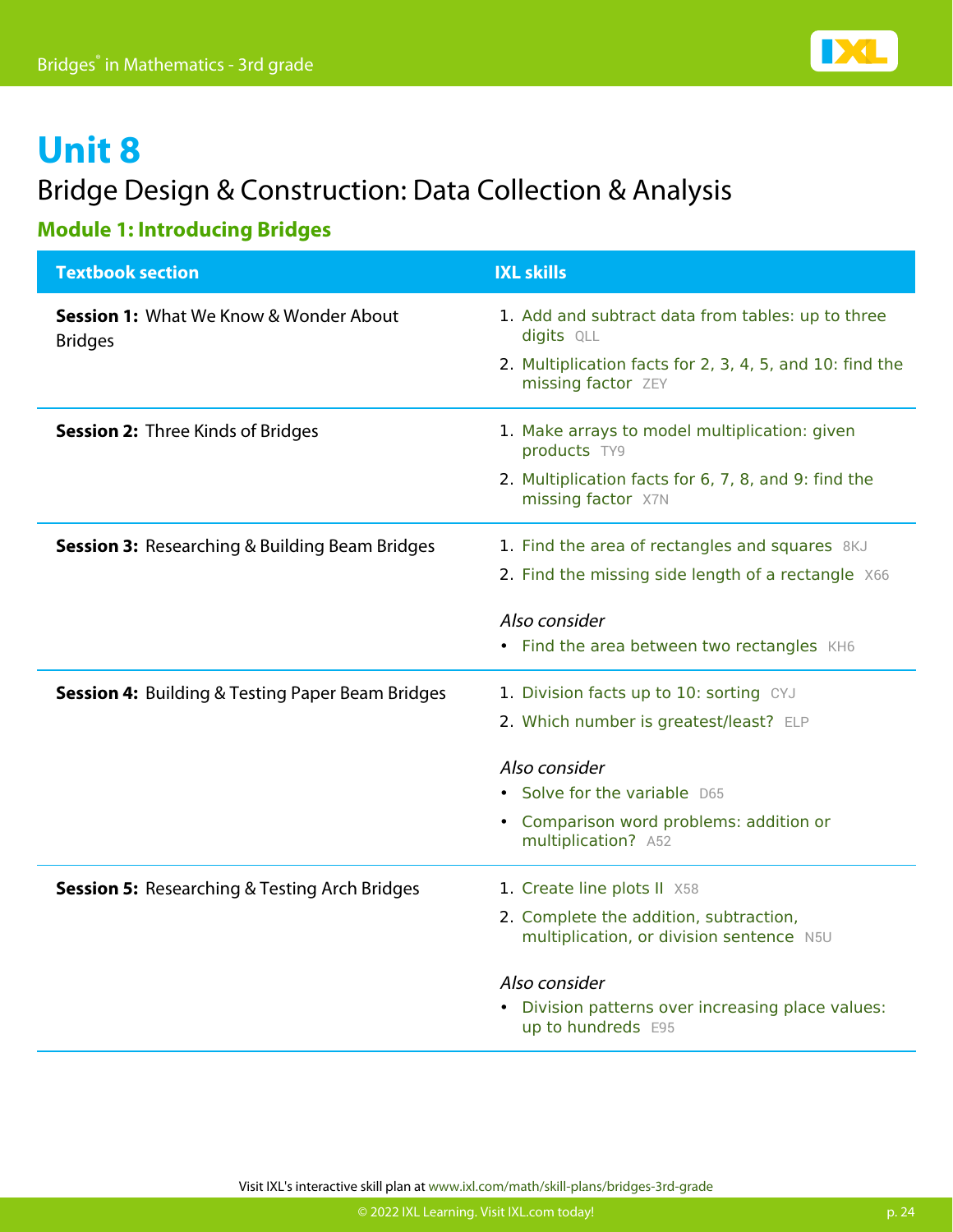

### **Module 2: Investigating Structures in Bridges**

| <b>Textbook section</b>                                               | <b>IXL skills</b>                                                        |
|-----------------------------------------------------------------------|--------------------------------------------------------------------------|
| <b>Session 1: More Measurement Olympics</b>                           | 1. Make halves, thirds, and fourths in different<br>ways DXJ             |
|                                                                       | 2. Find the elapsed time SCQ                                             |
|                                                                       | 3. Area and perimeter of rectangles: find the<br>missing side length SBU |
|                                                                       | Also consider                                                            |
|                                                                       | Elapsed time word problems: find the elapsed<br>time V9D                 |
|                                                                       | • Create rectangles with a given area V73                                |
| <b>Session 2: Introducing Suspension Bridges</b>                      | 1. Choose the appropriate measuring tool FTA                             |
| <b>Session 3:</b> Researching & Building Suspension<br><b>Bridges</b> | 1. Two-step word problems: identify reasonable<br>answers V5A            |
|                                                                       | 2. Measure using an inch ruler: nearest 1/4<br>inch 5R3                  |
| <b>Session 4: Sorting &amp; Graphing Bridges</b>                      | 1. Use bar graphs to solve problems BCJ                                  |
|                                                                       | Also consider                                                            |
|                                                                       | • Interpret pictographs: multiples of 10 SYC                             |
| <b>Session 5: Exploring Shapes in Bridges</b>                         | 1. Draw quadrilaterals II 88B                                            |
|                                                                       | 2. Make halves, thirds, and fourths HGP                                  |
|                                                                       | 3. Perimeter: find the missing side length T2V                           |

### **Module 3: Planning, Building, & Analyzing Bridges**

| <b>Textbook section</b>                              | <b>IXL skills</b>                                                  |
|------------------------------------------------------|--------------------------------------------------------------------|
| <b>Session 1: Planning Strong Bridges</b>            | 1. Make sixths and eighths KTM<br>2. Reading schedules SWU         |
| <b>Session 2: Building Strong Bridges</b>            | 1. Time word problems: find the start, end, or<br>elapsed time MNY |
| <b>Session 3: Strong Bridge Trial &amp; Analysis</b> | 1. Create bar graphs: multi-digit numbers WYL                      |